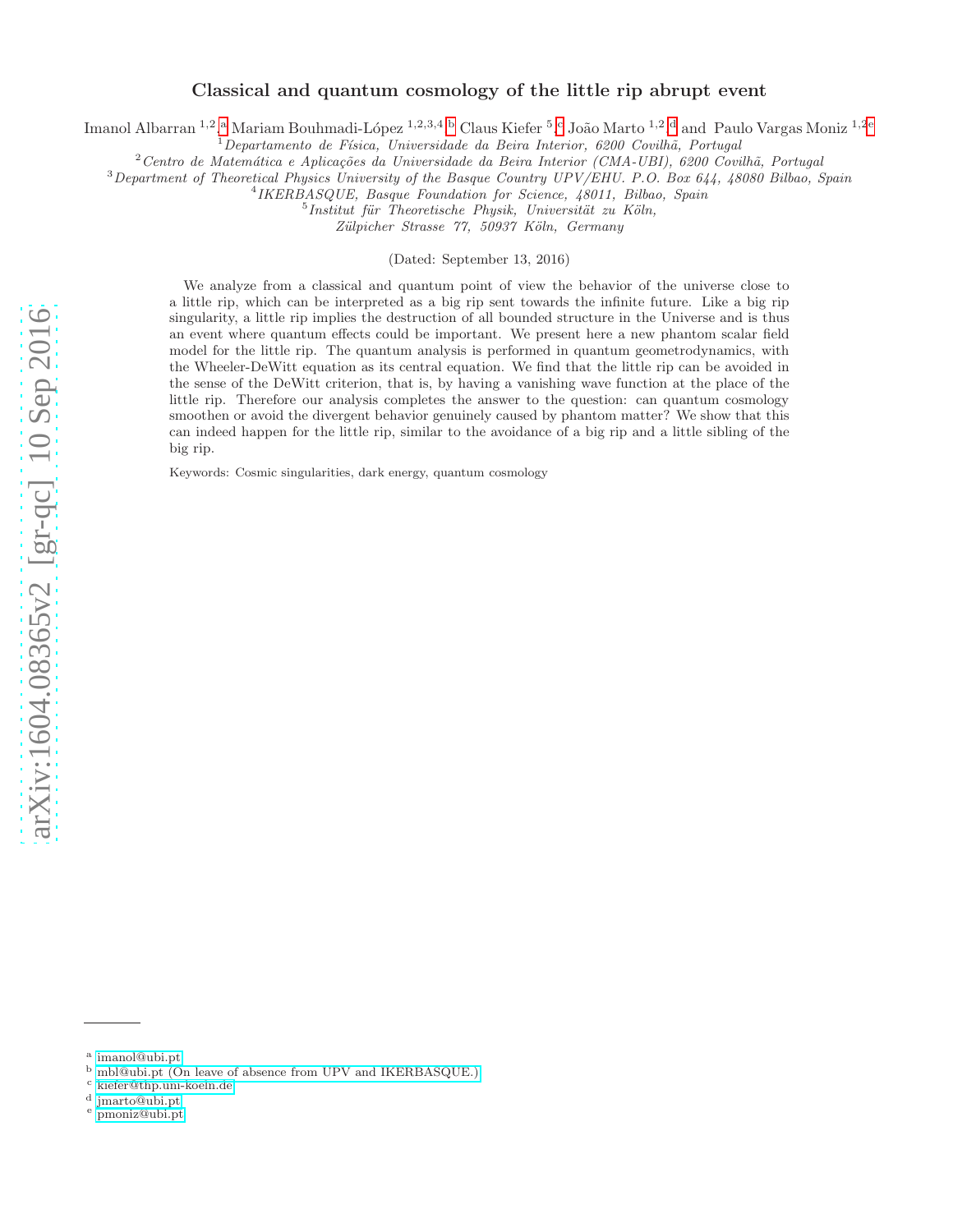# I. INTRODUCTION

One of the most challenging problems in theoretical physics is the formulation of a consistent quantum theory of gravity [\[1,](#page-15-0) [2\]](#page-15-1). Such a theory is needed not only for conceptual reasons, but also for understanding the origin of the Universe and the structure of black holes. In our paper, we shall deal with quantum cosmology, that is, the application of quantum theory to the Universe as a whole. For this purpose, we shall use the conservative framework called quantum geometrodynamics, with the Wheeler-DeWitt equation as its central equation. This framework is straightforwardly obtained by constructing quantum wave equations from which the Einstein equations can be recovered in the semiclassical (WKB) limit [\[3](#page-15-2)].

Besides these fundamental issues, we also encounter the problem to explaining the observed acceleration of the Universe. Phenomenologically, this is done by adding an ingredient called dark energy (DE) [\[4\]](#page-15-3). Some of the models describing DE predict the occurrence of singularities beyond big bang (or big crunch), occurring for example in the finite future. Aside from DE singularities, there are also DE abrupt events like the little rip [\[5](#page-15-4)[–12\]](#page-15-5). We name them abrupt events rather than singularities because they occur at an infinite future cosmic time. Some of these models are in accordance with current data [\[13\]](#page-15-6). Since the presence of singularities and abrupt events in a theoretical framework is an indication of its breakdown, we expect quantum effects to be important there, too. A central question is then whether those future singularities and abrupt events can be avoided in quantum cosmology or not [\[14\]](#page-15-7). This question will also be addressed (and answered) for the models discussed in our paper. Naively, we would expect that at cosmological scales quantum effects are important only in the early Universe, that is, on time scales of the order of the Planck time,  $t_P$ , and for distances related to the Planck length  $l_P$ . This naive belief is based on the fact that quantum theory is usually important for small systems such as atoms or molecules. Assuming the universality of the superposition principle, quantum effects can occur at any scale, whenever decoherence is negligible. This can happen even for the Universe as a whole, for example, in the case of a classically recollapsing Universe [\[15\]](#page-15-8), or in cases where singularities or abrupt events are present in the classical theory, as is the case here.

Before proceeding further, we should clarify that among all DE singularities and abrupt events, only three of them are intrinsic to phantom DE, that is, within a relativistic model they happen if and only if suitable phantom matter is present. These are the big rip, the little rip, and the little sibling of the big rip. Consequently, if we want to address the question: can quantum cosmology smoothen or avoid divergent behaviors caused by phantom matter, we need to quantize models that induce in the classical picture a big rip, a little rip, or a little sibling of the big rip. These questions have been partially addressed in the quantum theory of cosmological models with a big rip [\[16,](#page-15-9) [17\]](#page-15-10) or a little sibling of the big rip [\[18\]](#page-15-11). In this paper, we will complete the answer to these questions by quantizing a classical model for the little rip. In addition and for completeness, we now recall the definition of the big rip, the little rip, and the little sibling of the big rip:

- Big rip singularity: It takes place at a finite cosmic time with an infinite scale factor where the Hubble parameter and its cosmic time derivative diverge [\[19](#page-15-12)[–26\]](#page-16-0).
- Little rip: This case corresponds to an abrupt event rather than a future space-time singularity. The radius of the Universe, the Hubble parameter and its cosmic time derivative all diverge at an infinite cosmic time [\[5](#page-15-4)[–12\]](#page-15-5). In addition, all the structure in the Universe would be ripped apart in a finite cosmic time [\[10\]](#page-15-13). This kind of behavior was first found in [\[5\]](#page-15-4) within the context of a four-dimensional modified gravity model and later on in [\[9\]](#page-15-14) in an induced gravity brane-world model. In these two papers [\[5](#page-15-4), [9\]](#page-15-14) the little rip was induced by pure geometrical effects. The name little rip was coined in [\[10\]](#page-15-13), where the abrupt event was induced by matter with the equation of state [\(2.1\)](#page-2-0). This equation of state was analyzed previously, as far as we know, in [\[8\]](#page-15-15) (see also  $[6, 7]$  $[6, 7]$ .
- Little sibling of the big rip: This case again corresponds to an abrupt event rather than a future space-time singularity. At this event, the Hubble rate and the scale factor blow up but the cosmic derivative of the Hubble rate does not [\[27\]](#page-16-1). Therefore, this abrupt event takes place at an infinite cosmic time where the scalar curvature diverges. In addition, even though the event seems to be harmless as it takes place in the infinite future, the bound structures in the universe would be unavoidably destroyed in a finite cosmic time from now. This was first analyzed in [\[27\]](#page-16-1) within a classical set-up.

Our paper is organized as follows. In Sec. [II,](#page-2-1) we review and summarize some of the known results about the little rip abrupt event from a classical point of view and as induced by a specific equation of state (c.f. Eq. [\(2.1\)](#page-2-0)). In Sec. [III](#page-3-0) and for later convenience, we introduce as well a scalar field suitable to describe the nowadays late-time acceleration of the universe and are simultaneously able to induce a little rip asymptotically in the presence and absence of dark matter (DM). In Sec. [IV,](#page-5-0) we present and solve the Wheeler-DeWitt equation for the models given in Secs. [II](#page-2-1) and [III.](#page-3-0) We show in both cases the existence of solutions to the Wheeler-DeWitt equation that avoid the little rip. Finally,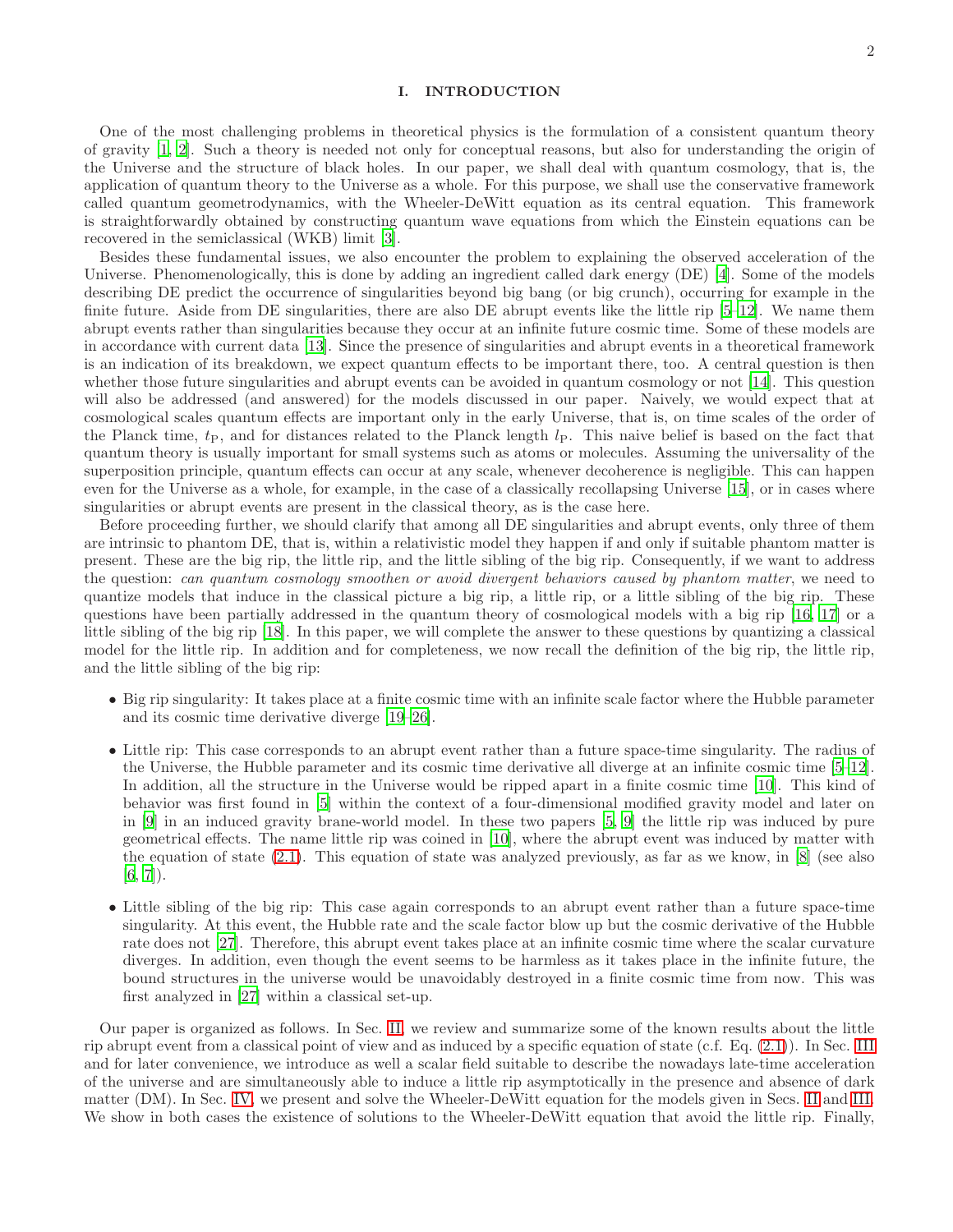in Sec. [V](#page-12-0) we present our conclusions. In addition, we include Appendices [A](#page-13-0) and [B,](#page-13-1) in which we prove the validity of the approximations used in Sec. [IV,](#page-5-0) and Appendix [C,](#page-14-0) where the Symanzik scaling behavior is presented as an alternative method to analyze the scalar field eigenstates.

## <span id="page-2-1"></span>II. A BRIEF REVIEW OF THE LITTLE RIP EVENT

In our paper, we shall employ a Friedmann-Lemaître-Robertson-Walker (FLRW) model with flat spatial sections (that is, choosing  $k = 0$ ). The little rip is obtained in this framework by introducing a perfect fluid with equation of state [\[8](#page-15-15),  $10$  $10$ ]<sup>1</sup>

<span id="page-2-0"></span>
$$
p_d = -\rho_d - A\sqrt{\rho_d},\tag{2.1}
$$

where A is a positive constant, and  $\rho_d$  and  $p_d$  are the energy density and the pressure of this fluid, respectively. The subscript  $d$  stands for DE, since the observed acceleration of the Universe could be described by  $(2.1)$  [\[10\]](#page-15-13). The constant A has the physical dimension of a square root of density and can thus be written as

$$
A =: \sqrt{\rho_*},\tag{2.2}
$$

with a characteristic density  $\rho_*$ .

Since we are interested in the description of the little rip, and since this event occurs in the infinite future, we are mainly interested in the asymptotic behavior of this model. This can be addressed using standard cosmological equations. We first employ the Friedmann-Lemaître equation

<span id="page-2-3"></span>
$$
H^2 = \frac{8\pi G}{3}\rho,\tag{2.3}
$$

where  $H \equiv \dot{a}/a$ . Here and in the following, we use units with  $c = 1$ . The energy density can be described as the sum of the contribution of the different matter components in the Universe:

$$
\rho = \frac{3H_0^2}{8\pi G} \sum_j \Omega_j(a) \equiv \rho_c \sum_j \Omega_j(a), \qquad \qquad \Omega_{j0} = \frac{8\pi G}{3H_0^2} \rho_{j0} \equiv \frac{\rho_{j0}}{\rho_c}, \qquad (2.4)
$$

where  $\Omega_i$  denotes the energy density fraction of each component of the Universe and  $\rho_c$  is the critical density; the index 0 means that the corresponding quantity is evaluated at present time. At very late times, we can disregard the contribution of DM to the total energy density; however, it corresponds to a significant part of the present content. Fixing accurate values for the model parameters A and  $\Omega_{d0}$  requires the imposition of observational constraints. We will assume simply that  $0 < \Omega_{d0} < 1$ , for the precise value has no affects on our analysis. Within this approximation, [\(2.3\)](#page-2-3) contains just a single term corresponding to the energy density of DE.

The second equation that we use is the energy conservation equation, from which one gets [\[10](#page-15-13)]

<span id="page-2-4"></span>
$$
\rho_d = \rho_{d0} \left[ \frac{3A}{2\sqrt{\rho_{d0}}} \ln \left( \frac{a}{a_0} \right) + 1 \right]^2, \tag{2.5}
$$

where  $a_0$  is an integration constant that we set equal to the current size of the Universe. Therefore, after integrating [\(2.3\)](#page-2-3), the asymptotic behavior of the scale factor with respect to cosmic time reads [\[10](#page-15-13)]

$$
\frac{a}{a_0} \sim \exp\left[\beta \left(e^{\alpha t} - 1\right)\right], \qquad \text{where} \qquad \alpha \equiv \sqrt{6\pi G}A, \qquad \beta \equiv \sqrt{\frac{\Omega_{d0}}{6\pi G}} \frac{H_0}{A}.
$$
 (2.6)

The little rip event happens for large values of a, where  $\rho$  and p blow up, and therefore also H and  $\dot{H}$ . Notice that, unlike the big rip, the little rip event is reached in infinite cosmic time.

<span id="page-2-2"></span><sup>&</sup>lt;sup>1</sup> For previous work on this kind of abrupt event, see  $[5-12]$ .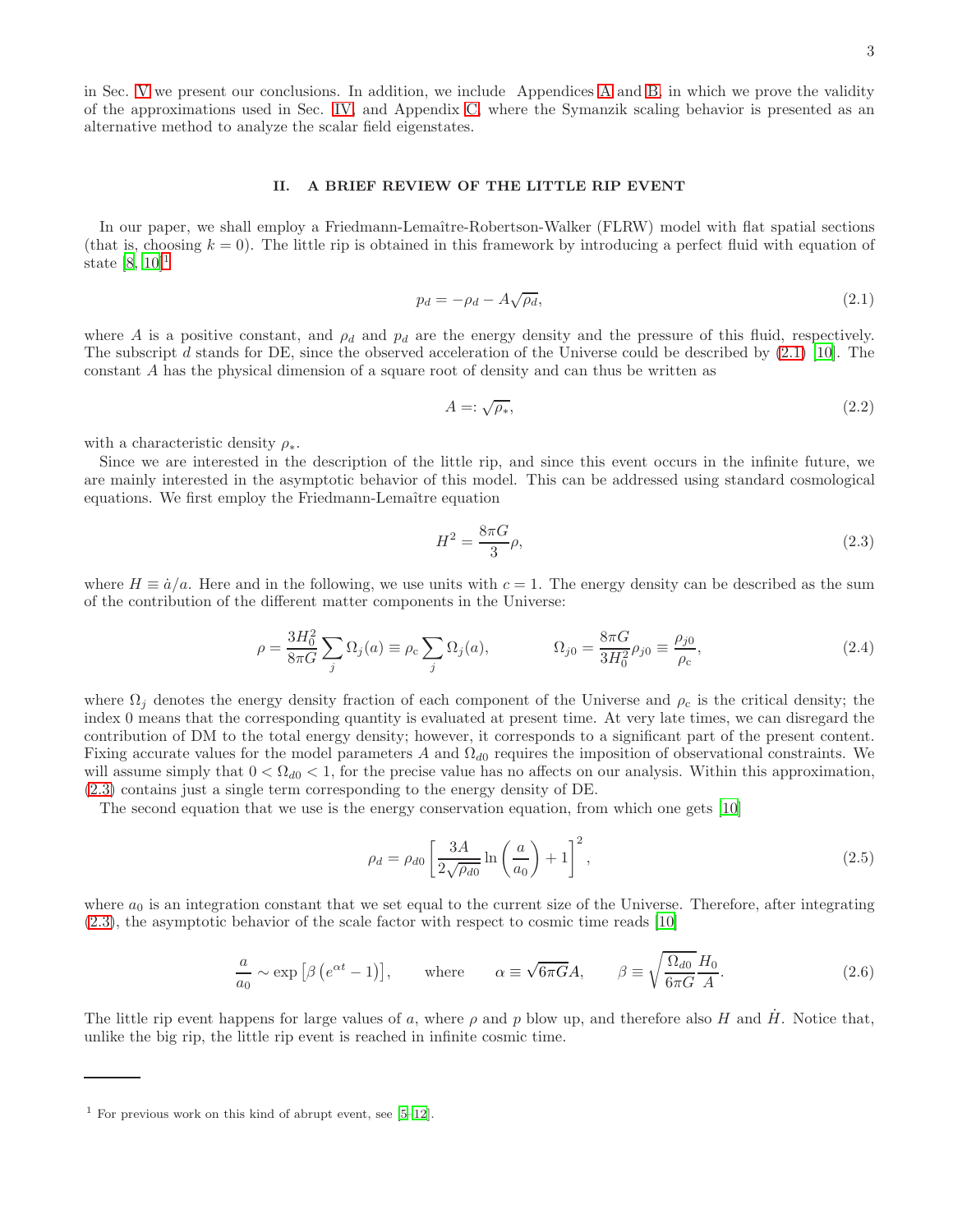# <span id="page-3-0"></span>III. THE LITTLE RIP AS INDUCED BY A SCALAR FIELD

For later convenience, we map the perfect fluid with equation of state [\(2.1\)](#page-2-0) to a scalar field,  $\phi$ . As the constant A must be positive for [\(2.1\)](#page-2-0) to induce a little rip, the mapping to a scalar field entails a phantom character for the field. Consequently, we can write the kinetic energy and potential of the scalar field as

<span id="page-3-1"></span>
$$
\dot{\phi}^2 = -(\rho + p),\tag{3.1}
$$

<span id="page-3-5"></span>
$$
V = \frac{1}{2} \left( \rho - p \right). \tag{3.2}
$$

Inserting  $(2.5)$  and  $(2.1)$  in  $(3.1)$ , we get

<span id="page-3-2"></span>
$$
\dot{\phi}^2 = A \rho_d^{\frac{1}{2}} = \left| \frac{3A^2}{2} \ln \left( \frac{a}{a_0} \right) + A \sqrt{\rho_{d0}} \right|.
$$
\n(3.3)

Introducing the new variable

$$
x \equiv \ln\left(\frac{a}{a_0}\right),\tag{3.4}
$$

we can express  $\dot{\phi}$  as

<span id="page-3-6"></span>
$$
\dot{\phi} = \frac{d\phi}{dx}H.\tag{3.5}
$$

We now treat in separate subsections the cases without and with DM.

# A. Disregarding dark matter

Using  $(3.3)$  and  $(2.3)$ , we can write

<span id="page-3-3"></span>
$$
d\phi = \frac{\dot{\phi}}{H}dx = \pm \frac{\sqrt{3}}{\kappa} \left(\frac{\Omega_*}{\Omega_{d0}}\right)^{\frac{1}{4}} \frac{dx}{\left|\frac{3}{2}\sqrt{\frac{\Omega_*}{\Omega_{d0}}}x + 1\right|^{\frac{1}{2}}},\tag{3.6}
$$

where  $\kappa^2 \equiv 8\pi G$  and  $\Omega_* \equiv (A\kappa/\sqrt{3}H_0)^2 \equiv \rho_*/\rho_c$ . The latter denotes a critical energy density fraction which is related with the model parameter A and quantifies the deviation of a DE model based on [\(2.1\)](#page-2-0) from the standard  $\Lambda$ CDM model, that is, the smaller is  $\Omega_*$ , the closer we are to the  $\Lambda$ CDM model. Notice that the expression [\(3.6\)](#page-3-3) is only valid asymptotically, for we have disregarded the contribution of DM which will red-shift quickly in the future and thus become negligible compared to DE. Finally, from integrating [\(3.6\)](#page-3-3) we find (for  $\Omega_* \neq 0$ )

<span id="page-3-4"></span>
$$
\phi(x) = \pm \frac{4}{\sqrt{3}\kappa} \left(\frac{\Omega_{d0}}{\Omega_*}\right)^{\frac{1}{4}} \left|\frac{3}{2}\sqrt{\frac{\Omega_*}{\Omega_{d0}}}x + 1\right|^{\frac{1}{2}} \operatorname{sign}\left(\frac{3}{2}\sqrt{\frac{\Omega_*}{\Omega_{d0}}}x + 1\right).
$$
\n(3.7)

We have chosen the integrations constants,  $\phi_*$  and  $x_*$  such that

<span id="page-3-7"></span>
$$
\phi_* = \pm \frac{4}{\sqrt{3}\kappa} \left(\frac{\Omega_{d0}}{\Omega_*}\right)^{\frac{1}{4}} \left|\frac{3}{2}\sqrt{\frac{\Omega_*}{\Omega_{d0}}}x_* + 1\right|^{\frac{1}{2}} \operatorname{sign}\left(\frac{3}{2}\sqrt{\frac{\Omega_*}{\Omega_{d0}}}x_* + 1\right). \tag{3.8}
$$

In addition, we have selected  $x_*$  to be large enough to ensure the validity of the approximation made in [\(3.6\)](#page-3-3); that is, we are far enough in the future such that the DM component can be ignored in the Friedmann equation. For practical purpose, we select  $x_* = 1.17$ , where the matter energy density is two orders of magnitude smaller than the DE density. Therefore, x∗ is large enough for the Universe to be in an almost total DE domination phase. This numerical value is not crucial for this subsection, but it has to be fixed in the next subsection where numerical calculations are required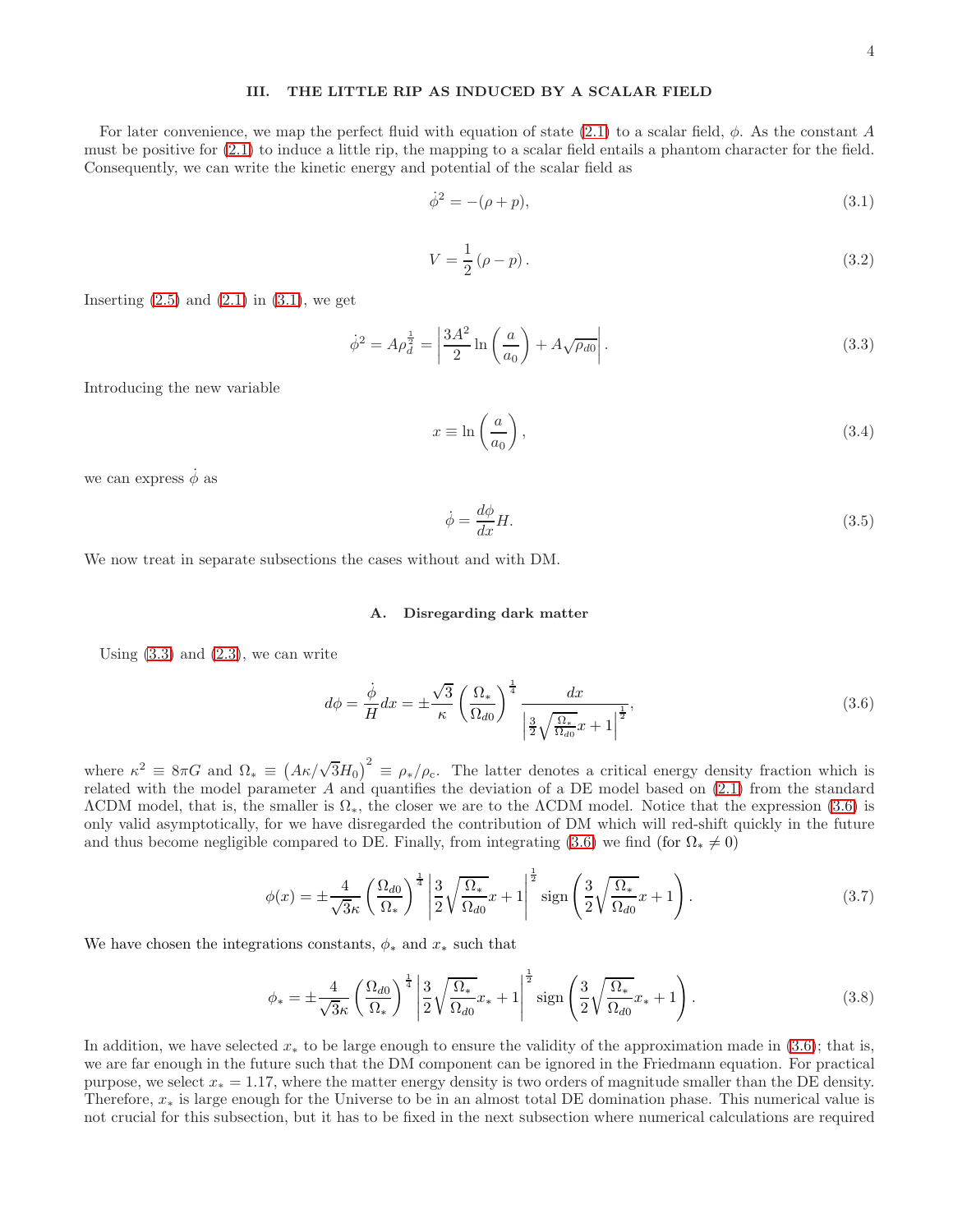5

and therefore a fixed value of  $x_*$  is needed. In addition, our results do not change by imposing larger values of  $x_*$ . Finally, the function  $sign(x)$  is the sign function, that is

$$
sign(x) = \begin{cases}\n-1 & \text{if } x < 0 \\
0 & \text{if } x = 0 \\
1 & \text{if } x > 0\n\end{cases} \tag{3.9}
$$

As mentioned before, the equation of state shown in Eq.[\(2.1\)](#page-2-0) describes a deviation from the standard ΛCDM model through the parameter A. Therefore, for a vanishing parameter A, the expected classical trajectory,  $\phi(x)$ , is characterized by a constant, i.e.  $d\phi = 0$ . This result can be recovered by taking the limit  $\Omega_* \to 0$  in Eq.[\(3.6\)](#page-3-3), however, after the integration done in Eq.[\(3.7\)](#page-3-4) the outcome is not well defined for the limit  $\Omega_* \to 0$  (notice that  $\phi_*$  could blows up in this case). To get a suitable expression for small values of  $\Omega_*$ , we perform a Taylor expansion up to first order of the general integral of Eq.[\(3.6\)](#page-3-3), which reads

<span id="page-4-2"></span>
$$
\phi(x) - \tilde{\phi}_* \simeq \pm \frac{\sqrt{3}}{\kappa} \left( \frac{\Omega_*}{\Omega_{d0}} \right)^{\frac{1}{4}} (x - \tilde{x}_*), \tag{3.10}
$$

where in this case, we have chosen  $\tilde{\phi}_*$  and  $\tilde{x}_*$  in such way that:

$$
\tilde{\phi}_* = \pm \frac{\sqrt{3}}{\kappa} \left( \frac{\Omega_*}{\Omega_{d0}} \right)^{\frac{1}{4}} \tilde{x}_*.
$$
\n(3.11)

This result will be used later to determine the potential  $V(\phi)$ .

In the little rip not only the scale factor gets very large, but also the scalar field  $\phi$ , see Fig. 1. From now on we will focus on this regime.



FIG. 1. Plot of the scalar field,  $\phi$ , versus  $x \equiv \ln(a/a_0)$  where  $x_c = -2\sqrt{\Omega_{d0}}/3\sqrt{\Omega_*}$ . This plot is valid for  $\Omega_* \neq 0$  since  $x_c$  is not well defined for a vanishing  $\Omega_*$ , i.e. a vanishing A. The solution [\(3.7\)](#page-3-4) gives two branches, one above  $\phi = 0$  (blue color) and another below  $\phi = 0$  (red color) The dashed curve describes a realm where the neglected DM contribution is important, while the solid lines describes a regime where we assume a complete DE domination. We disregard the solutions for  $x < x_c$  as our approximation breaks down there. Therefore, only the solid lines are physically relevant for our purpose.

For the case of  $\Omega_* \neq 0$ , since the function [\(3.7\)](#page-3-4) is invertible, we can consequently write  $x = x(\phi)$ ,

<span id="page-4-0"></span>
$$
x = \frac{\kappa^2}{8}\phi^2 - \frac{2}{3}\sqrt{\frac{\Omega_{d0}}{\Omega_*}}, \qquad \text{for} \qquad 0 < \frac{3}{2}\sqrt{\frac{\Omega_*}{\Omega_{d0}}}x + 1,\tag{3.12}
$$

$$
x = -\frac{\kappa^2}{8}\phi^2 - \frac{2}{3}\sqrt{\frac{\Omega_{d0}}{\Omega_*}}, \quad \text{for} \quad \frac{3}{2}\sqrt{\frac{\Omega_*}{\Omega_{d0}}}x + 1 < 0. \tag{3.13}
$$

Once we have the relation between the potential and the energy density, [\(3.2\)](#page-3-5), we can write the potential in terms of x, that is

<span id="page-4-1"></span>
$$
V(x) = \rho_{d0} \left[ \frac{3}{2} \sqrt{\frac{\Omega_*}{\Omega_{d0}}} x + 1 \right]^2 + \frac{3H_0^2}{2\kappa^2} \sqrt{\Omega_{d0} \Omega_*} \left| \frac{3}{2} \sqrt{\frac{\Omega_*}{\Omega_{d0}}} x + 1 \right|.
$$
 (3.14)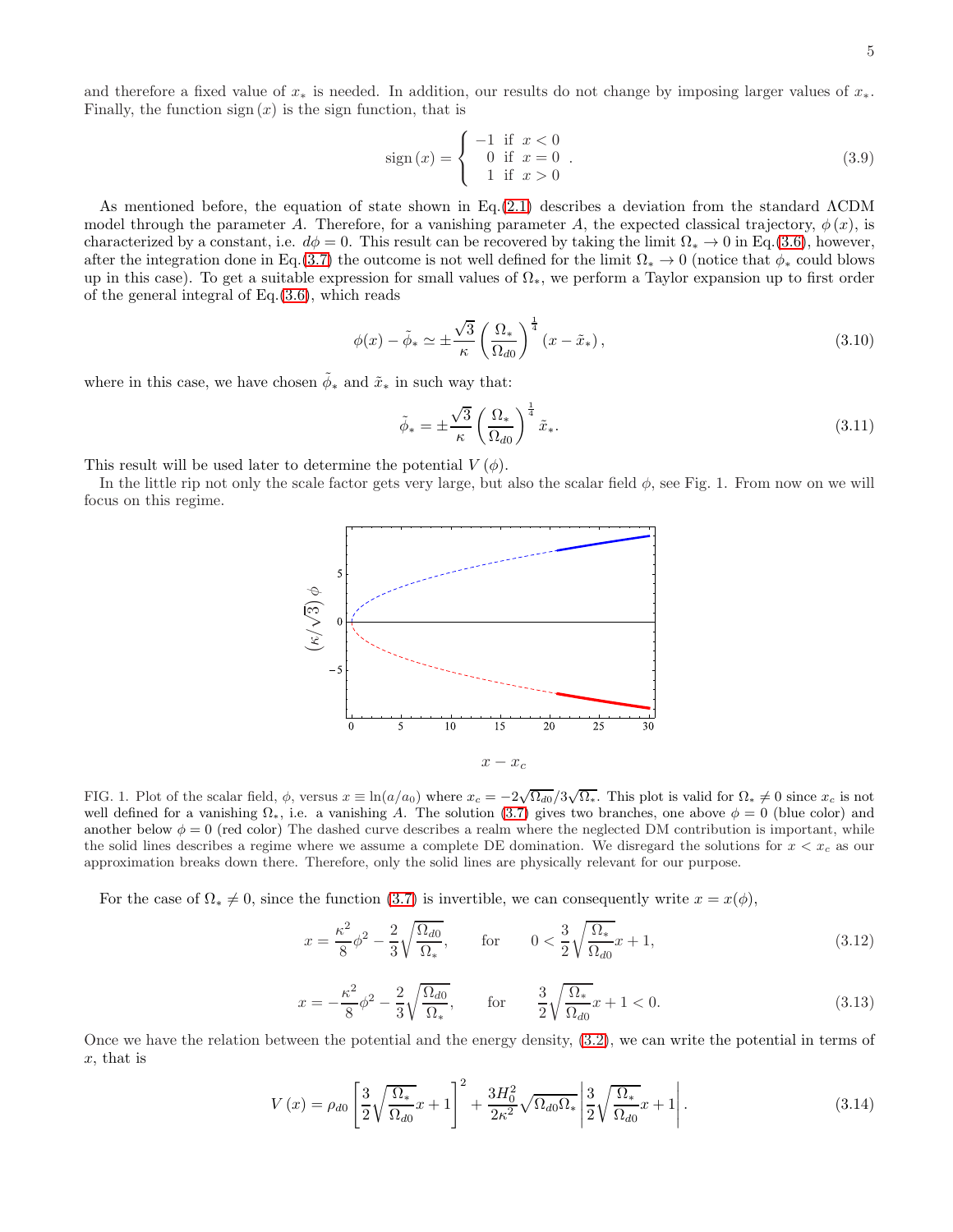As can be seen, for a vanishing  $\Omega_*$ , the potential becomes constant as expected within the ΛCDM paradigm, i.e.  $V = \rho_{d0}$ . Using Eq.[\(3.12\)](#page-4-0) in the later expression, the potential shows a quadratic dependence on the scalar field:

<span id="page-5-1"></span>
$$
V(\phi) = b_1 \phi^4 + b_2 \phi^2, \tag{3.15}
$$

where the constants  $b_1$  and  $b_2$  are defined as

$$
b_1 \equiv \frac{27}{256} \kappa^2 H_0^2 \Omega_*, \qquad b_2 \equiv \frac{9}{32} H_0^2 \Omega_*.
$$
 (3.16)

On the one hand, notice that  $b_1$  has physical dimension of an inverse mass times length (and is thus dimensionless in natural units where  $\hbar = 1$  and  $c = 1$ ), while  $b_2$  has dimension of an inverse length squared (mass squared in natural units). As was mentioned above, [\(3.7\)](#page-3-4) does not take into account the contribution of DM; therefore, the result shown in Fig. 1 is only valid for very large values of the scale factor.

On the other hand, for a vanishing parameter A the potential given in [\(3.15\)](#page-5-1) cannot show the expected constant value. This is not surprising as  $(3.15)$  was deduced using  $(3.7)$  which is not valid for  $A = 0$ . To recover this solution it is necessary to replace in Eq.[\(3.14\)](#page-4-1) the expression obtained in Eq.[\(3.10\)](#page-4-2) for small values of  $\Omega_*$ . In fact, on that case, we obtain

<span id="page-5-3"></span>
$$
V(\phi) \simeq \rho_{d0} \left[ \frac{\sqrt{3}\kappa}{2} \left( \frac{\Omega_*}{\Omega_{d0}} \right)^{\frac{1}{4}} \phi + 1 \right]^2 + \frac{3H_0^2}{2\kappa^2} \sqrt{\Omega_{d0} \Omega_*} \left| \frac{\sqrt{3}\kappa}{2} \left( \frac{\Omega_*}{\Omega_{d0}} \right)^{\frac{1}{4}} \phi + 1 \right]. \tag{3.17}
$$

As can be seen from the previous expression when  $A \to 0$ ,  $V(\phi)$  approaches a constant; i.e. the model in this case behaves as ΛCDM.

#### B. Including dark matter

Just for completeness and to get an accurate solution also for small values of x (but still large enough to be in a matter domination epoch after the radiation dominated epoch), it is necessary to incorporate the DM contribution to the energy density budget of the Universe. Following the same approach we used before, [\(3.5\)](#page-3-6) can be written as

$$
d\phi = \pm \frac{\dot{\phi}}{H} dx = \left\{ \frac{|p_d(x) + \rho_d(x)|}{H^2} \right\}^{\frac{1}{2}} dx.
$$
 (3.18)

The contribution of DM is here included in the Hubble parameter. The equation for  $\phi(x)$  is now given by

<span id="page-5-2"></span>
$$
\phi(x) = \pm \frac{\sqrt{3}}{\kappa} \int_{x_*}^{x} \left\{ \frac{\sqrt{\Omega_* \Omega_{d0}} \left| \frac{3}{2} \sqrt{\frac{\Omega_*}{\Omega_{d0}}} x + 1 \right|}{\Omega_{m0} e^{-3x} + \Omega_{d0} \left( \frac{3}{2} \sqrt{\frac{\Omega_*}{\Omega_{d0}}} x + 1 \right)^2} \right\}^{\frac{1}{2}} dx + \phi_*.
$$
\n(3.19)

The integral in [\(3.19\)](#page-5-2) cannot be solved analytically; therefore, we have performed a numerical integration in which the integration constant  $\phi_*$  was fixed as after [\(3.7\)](#page-3-4) to the value imposed in Eq.[\(3.8\)](#page-3-7). In this way, we ensure that the approximated model and the numerical solution are equal at the point  $x_*$  as long as  $x_*$  is large enough. For practical purpose, we select  $x_* = 1.17$ , where the matter energy density is two orders of magnitude smaller than the DE density. Therefore,  $x_*$  is large enough for the Universe to be in an almost total DE domination phase. Figure 2 shows  $\phi(x)$ .

Once we have obtained the solution for the scalar field, we get the numerical solution for the potential  $V(\phi)$ , which also takes into account the DM contribution. We compare the obtained potential with the approximated potential (which neglects DM) in Fig. 3.

Because DM is completely negligible at late times, the quantum analysis of the little rip is unaffected by it. We will thus neglect DM from now on.

#### <span id="page-5-0"></span>IV. WHEELER-DEWITT EQUATION

The canonical formulation of general relativity leads to four local constraints. If quantization is performed in the Dirac sense, they turn into the Wheeler-DeWitt (WDW) equation and the quantum diffeomorphism constraints [\[1\]](#page-15-0).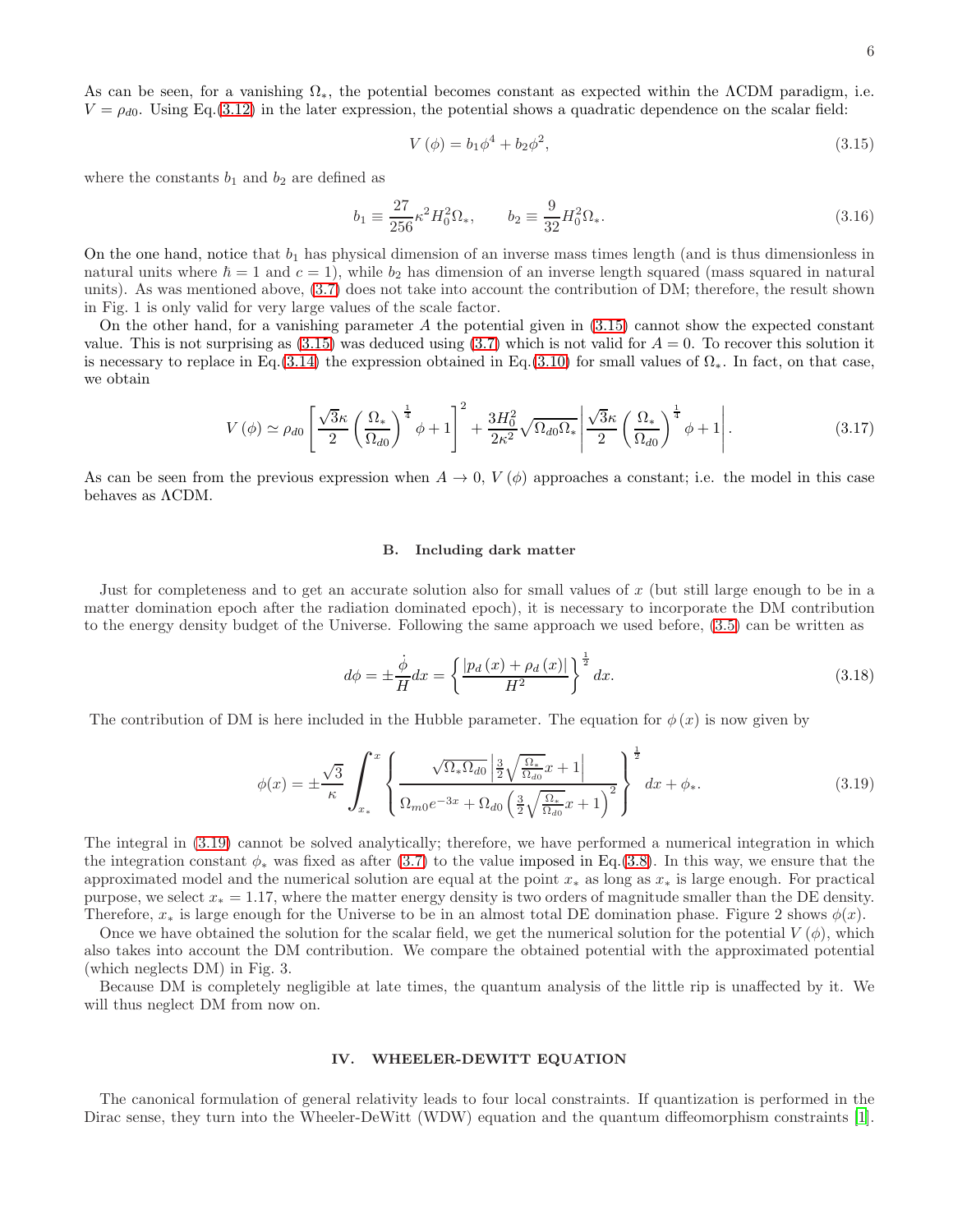

FIG. 2. Plot of the rescaled scalar field,  $(\kappa/\sqrt{3})$   $\phi$ , versus x, the logarithmic scale factor. The solution [\(3.19\)](#page-5-2) has two branches which we have drawn as dashed lines in bottom (red) and upper (blue) panels. These lines take into account DM contribution. The solid blue and red lines correspond to the solution [\(3.7\)](#page-3-4) where DM is neglected. All the plots have been obtained for  $x_* = 1.17$ . For practical purpose, we see that for values larger than  $x = 0.42$  (i.e. the energy density of DM is 10 times smaller than that of DE), the difference between the two solutions (inclusion of DM and exclusion of DM) is almost negligible. For values of x smaller than  $x = 0.42$ , the approximated solution starts to show a relevant deviation from the exact solution and we have drawn in this case the approximated solution as a curve with crosses. In addition, we have fixed the other constants as  $H_0 = 70.1 \text{ km s}^{-1} \text{Mpc}^{-1}$ ,  $\Omega_{m0} = 0.274$ , and  $A\kappa = 3.46 \cdot 10^{-3} \text{Gyr}^{-1}$  according to the best fit obtained in [\[10](#page-15-13)].



FIG. 3. Plot of the dimensionless potential,  $(\kappa/3H_0^2)V$ , versus the absolute value of the scaled scalar field,  $(\kappa/\sqrt{3}) |\phi|$ . The dashed curve takes into account the presence of DM, while the solid line neglects it. In consistency with the other plots, we take  $x_* = 1.17$ . The deviation becomes significant when  $(\kappa/\sqrt{3}) |\phi| < 7.45$  (drawn as thin curve with crosses), that is,  $x < 0.42$ , corresponding to the energy density of DM being 10 times smaller than that of DE.

Making from the outset a FRLW ansatz, as we do here, only the WDW equation in the form of one partial differential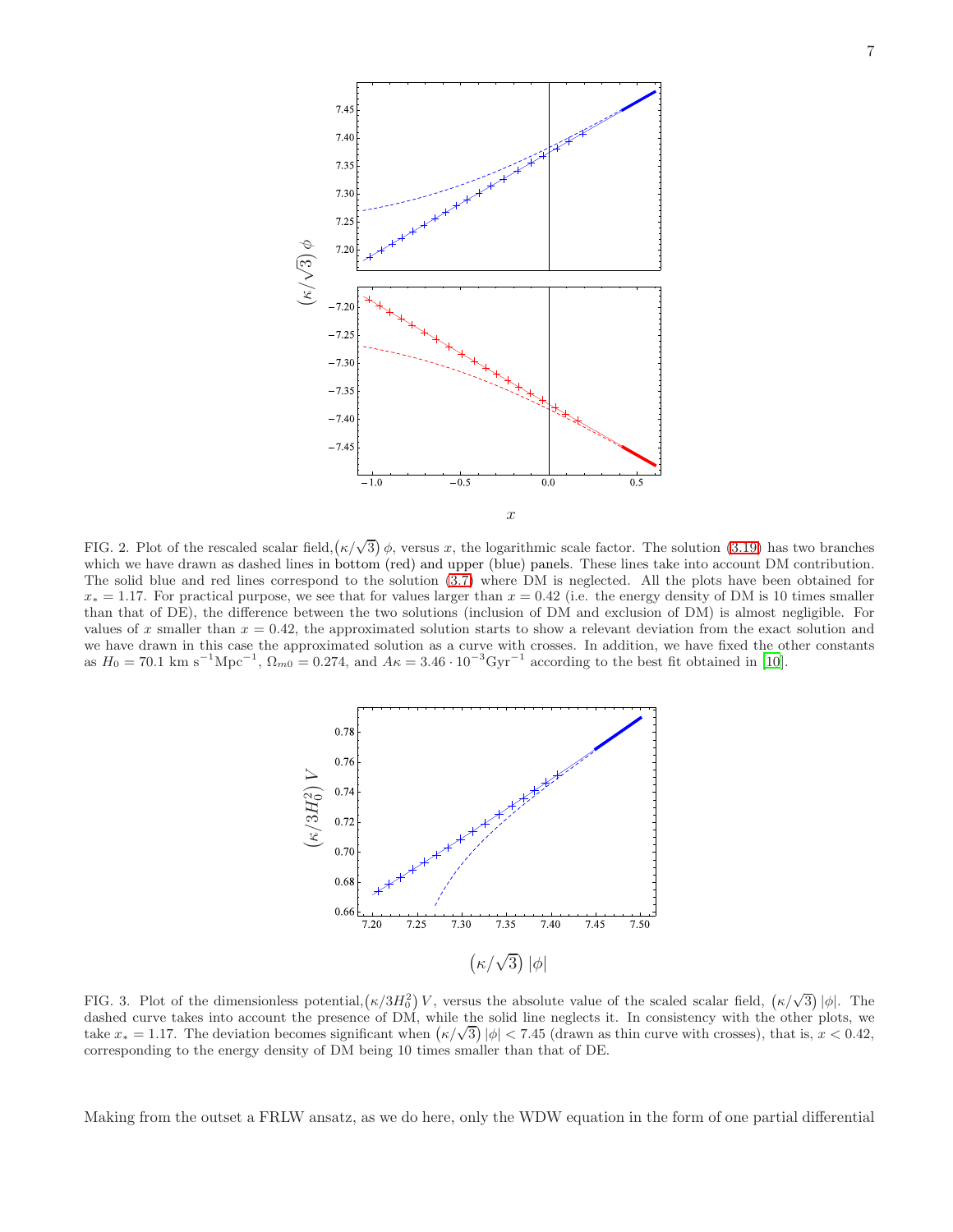equation remains. To be concrete, the classical metric is (for a flat spatial metric) given by

$$
g_{\mu\nu}dx^{\mu}dx^{\nu} = -N^2(t)dt^2 + a^2(t)\left[dr^2 + r^2d\theta^2 + r^2\sin^2(\theta)d\varphi^2\right],\tag{4.1}
$$

where N is the lapse function,  $a$  is the size of the Universe and  $t$  is the cosmic time. Choosing, in addition, a perfect fluid and a set of minimally coupled scalar fields, the total action consisting of Einstein-Hilbert action and matter action reduces to [\[1](#page-15-0), [2](#page-15-1), [16](#page-15-9)[–18,](#page-15-11) [28\]](#page-16-2)

<span id="page-7-0"></span>
$$
S = \int \mathcal{L} dt, \qquad \mathcal{L} = \frac{\mathcal{V}_0}{2\pi} \left[ -\frac{3\pi}{4GN} \dot{a}^2 a - 2\pi^2 Na^3 \left( \rho - \frac{1}{2N^2} \sum_i l_i \dot{\phi}^2 + V(\phi_1, \phi_n) \right) \right],
$$
(4.2)

where  $l = 1, (-1)$  for standard (phantom) scalar fields. The constant  $\mathcal{V}_0$  stands for the volume of the three-dimensional spatial sections for  $a = 1$ . As we are dealing with spatially flat sections, it is implicitly assumed that we either choose a torus compactification with the correct volume or we leave the volume open, that is, choose a reference volume  $\mathcal{V}_0$ . We take the second option. Please note that this leads only to a constant factor multiplying the Lagrangian and, therefore, will not affect the results presented below.

Starting from the Lagrangian [\(4.2\)](#page-7-0), the conjugate momenta can be calculated and the classical Hamiltonian can be obtained from a Legendre transformation. The classical constraint  $\mathcal{H} = 0$  then becomes after quantization [\[1](#page-15-0), [2](#page-15-1)]

<span id="page-7-2"></span>
$$
\hat{\mathcal{H}}\Psi = 0.\tag{4.3}
$$

This equation enables an appropriate quantum approach where the wave function of the Universe Ψ depends on the degrees of freedom used to describe the physical system under study, that is, the configuration space. We will address quantization by means of: (i) a single degree of freedom corresponding to the scale factor, where the matter content is given by a perfect fluid (with a known equation of state corresponding to  $(2.1)$ ), and  $(ii)$  two degrees of freedom corresponding to the scale factor and a scalar field (which portrays the matter content).

In the first approach, the scale factor is the only independent variable. This is certainly a very simple model, but it is interesting enough to study the behavior of the wave function near singularities. In the absence of a full quantum gravity framework it is, of course, an open question what the correct criterion of singularity avoidance is. A useful heuristic criterion is the one introduced by DeWitt in 1967 [\[29\]](#page-16-3); it states that the wave function should vanish at the place of the classical singularity. This criterion was successfully applied to a variety of cosmological models, see [\[1,](#page-15-0) [2,](#page-15-1) [14\]](#page-15-7) and [\[17](#page-15-10), [18](#page-15-11), [30](#page-16-4)[–32](#page-16-5)].

In the second approach, an approximation describing the matter content by a scalar field yields a suitable framework with an additional degree of freedom. We move from the classical trajectory,  $\phi = \phi(a)$ , to the corresponding quantum analog where the wave function is defined over the configuration space  $(a, \phi)$ . In this way, the quantum nature arises and gains significance close to the singularity, once the quantum effects become important. Here, again, the DeWitt criterion is useful as a heuristic device.

#### A. Wheeler-DeWitt equation with a perfect fluid

In this subsection, we will implement the quantization in the simplest way, which consists in describing the matter content as a perfect fluid with a given equation of state. Therefore, the energy density can be written in terms of the scale factor, which is the single variable within this analysis. The Lagrangian for this model reads [\[1,](#page-15-0) [2,](#page-15-1) [17,](#page-15-10) [33\]](#page-16-6)

$$
\mathcal{L} = -\frac{3\pi}{4GN}\dot{a}^2a - 2N\pi^2a^3\rho(a).
$$
 (4.4)

The conjugate momentum is

$$
\pi_a \equiv \frac{\partial \mathcal{L}}{\partial \dot{a}} = -\frac{3\pi}{2G} N a \dot{a},\tag{4.5}
$$

and the Hamiltonian reads

<span id="page-7-1"></span>
$$
\mathcal{H} = -N\frac{G}{3\pi}\frac{\pi_a^2}{a} + 2\pi^2 N a^3 \rho(a). \tag{4.6}
$$

For the sake of simplicity, we introduce the new constants

<span id="page-7-3"></span>
$$
\eta \equiv \frac{\pi a_0^3 H_0}{G\hbar}, \qquad b \equiv \frac{3}{2} \sqrt{\frac{\Omega_*}{6\Omega_{d0}}}.
$$
\n(4.7)

The exact form of the WDW equation depends on the chosen factor ordering. We shall employ two different such orderings in order to study its influence.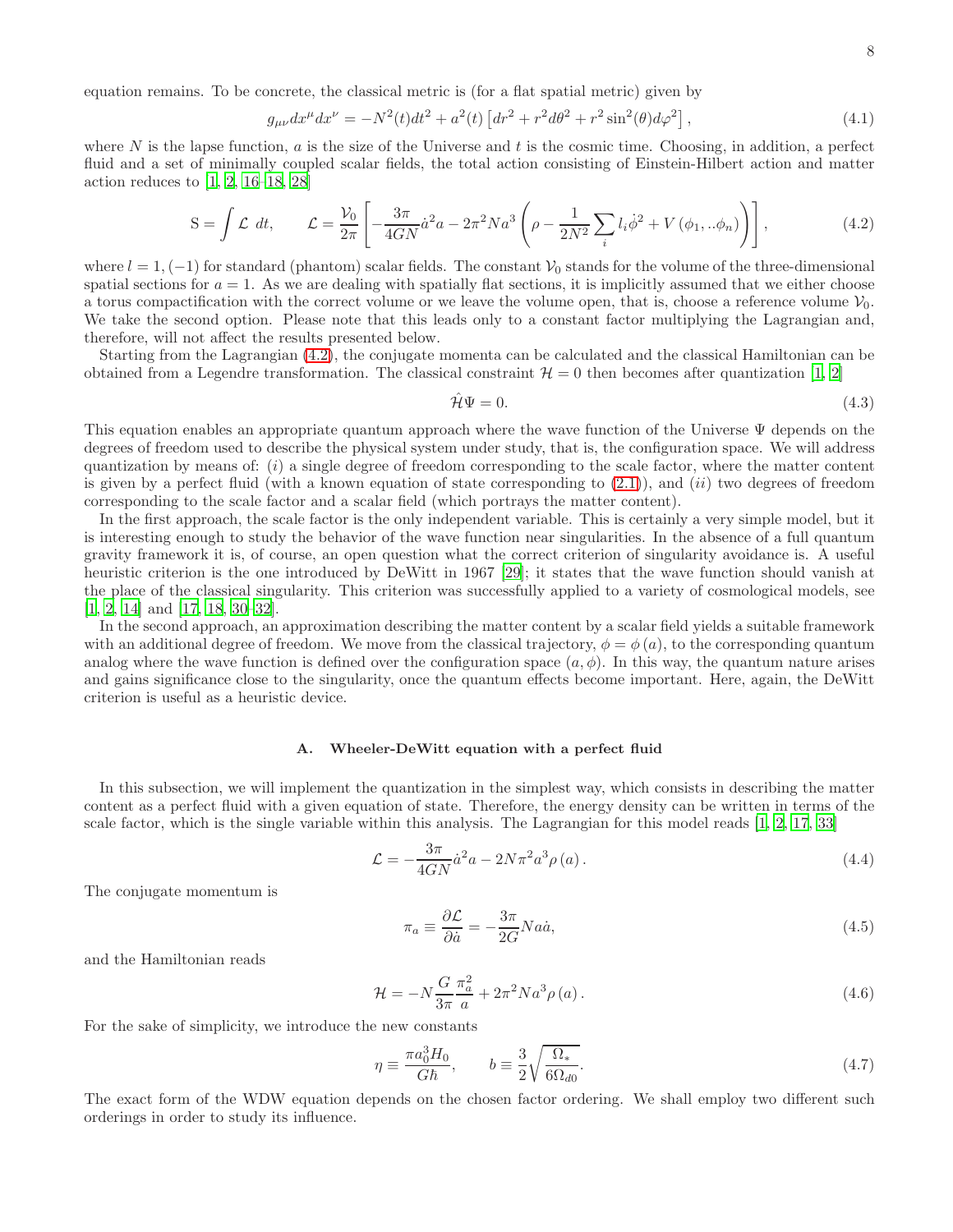# *1. First quantization procedure:*  $a\hat{\mathcal{H}}(a,\hat{\pi}_a)\psi(a) = 0$

We choose here [\[16](#page-15-9)]

$$
\hat{\pi}_a^2 = -\hbar^2 \partial_a^2. \tag{4.8}
$$

Employing this in the quantum version of [\(4.6\)](#page-7-1) and multiplying the result by  $[3\pi a/G\hbar^2 N]$ , we get

$$
\frac{3\pi}{G\hbar^2} \frac{a}{N} \hat{\mathcal{H}} = \partial_a^2 + \frac{6\pi^3}{\hbar^2 G} a^4 \rho \left(\frac{a}{a_0}\right). \tag{4.9}
$$

In order to get a dimensionless WDW equation, we will rescale the scale factor and its partial derivative as

$$
u \equiv \frac{a}{a_0}, \qquad \partial_u^2 \equiv a_0^2 \partial_a^2. \tag{4.10}
$$

After carrying the change of variable introduced above and using [\(2.5\)](#page-2-4) for the energy density, the WDW equation [\(4.3\)](#page-7-2) can be written as

$$
\left\{\partial_u^2 + \left(\frac{3}{2}\eta\right)^2 \Omega_{d0} u^4 \left[1 + \sqrt{6}b \ln(u)\right]^2\right\} \Psi_1(u) = 0,
$$
\n(4.11)

where we have used the definitions given in  $(4.7)$ . The approximated WKB solution up to first order reads (see, for example, the method used in [\[17](#page-15-10), [18,](#page-15-11) [34](#page-16-7)] and Appendix A)

<span id="page-8-0"></span>
$$
\Psi_1(u) \approx \Omega_{d0}^{-\frac{1}{4}} \sqrt{\frac{2}{3\eta}} \frac{1}{u} \left[ 1 + \sqrt{6}b \ln(u) \right]^{-\frac{1}{2}} \left\{ D_1 e^{i\frac{3\eta}{2} S_0(u)} + D_2 e^{-i\frac{3\eta}{2} S_0(u)} \right\},\tag{4.12}
$$

where  $D_1$  and  $D_2$  are constants and

$$
S_0(u) = \sqrt{\Omega_{d0}} \int_{u_1}^u y^2 \left[ 1 + \sqrt{6}b \ln(y) \right] dy = \frac{\sqrt{\Omega_{d0}}}{3} u^3 \left\{ 1 + \sqrt{6}b \left[ \ln(u) - \frac{1}{3} \right] \right\} - \frac{\sqrt{\Omega_{d0}}}{3} u_1^3 \left\{ 1 + \sqrt{6}b \left[ \ln(u_1) - \frac{1}{3} \right] \right\}.
$$
\n(4.13)

In addition,  $u_1$  is a large enough constant to ensure not only a positive value of the above integral, but also to guarantee that the system is well inside the DE domination regime, that is,  $\ln(u_1) \gg -1/(b\sqrt{6})$ . Note that in the quantum treatment, we disregard the contribution of DM by assuming a single component through which the energy density is expressed. This is in full agreement with the fact that by the time the classical abrupt event is approached, DM contribution is negligible, see Sec. III.B. From the inspection of [\(4.12\)](#page-8-0), we see that the wave function vanishes for large values of  $u$ . This is exactly the region where in the classical model the little rip takes place. The DeWitt criterion is fulfilled, and the little rip is avoided. It is interesting to note that this criterion is here equivalent to the boundary condition that  $\Psi_1 \to 0$  for  $a \to \infty$  in analogy with the boundary condition usually imposed on the Schrödinger equation for bounded systems.

# 2. Second quantization procedure (Laplace–Beltrami factor ordering):  $\hat{\mathcal{H}}(a, \hat{\pi}_a)\psi(a) = 0$

This quantization procedure is based on the Laplace-Beltrami operator which is the covariant generalization of the Laplacian operator in minisuperspace [\[1\]](#page-15-0). The corresponding operator is different depending on the involved degrees of freedom. For the case of a single component described by a perfect fluid, it is written as (cf. for example Ref. [\[17\]](#page-15-10))

$$
\frac{\hat{\pi}_a^2}{a} = -\hbar^2 \left[ a^{-\frac{1}{2}} \frac{d}{da} \right] \left[ a^{-\frac{1}{2}} \frac{d}{da} \right].
$$
\n(4.14)

To diagonalize the operator, we suggest the following change of variable

$$
z \equiv \left(\frac{a}{a_0}\right)^{\frac{3}{2}} , \qquad \frac{\hat{\pi}_a^2}{a} = -\frac{9}{4} \frac{\hbar^2}{a_0^3} \frac{d^2}{dz^2} . \tag{4.15}
$$

Using this operator in the quantum version of [\(4.6\)](#page-7-1) and multiplying by  $(4\pi a_0^3/3G\hbar^2N]$ , we get the following dimensionless expression,

$$
\frac{4\pi a_0^3}{3G\hbar^2 N}\hat{\mathcal{H}} = \partial_z^2 + \frac{8\pi^3 a_0^6}{3G\hbar^2} z^2 \rho(z).
$$
\n(4.16)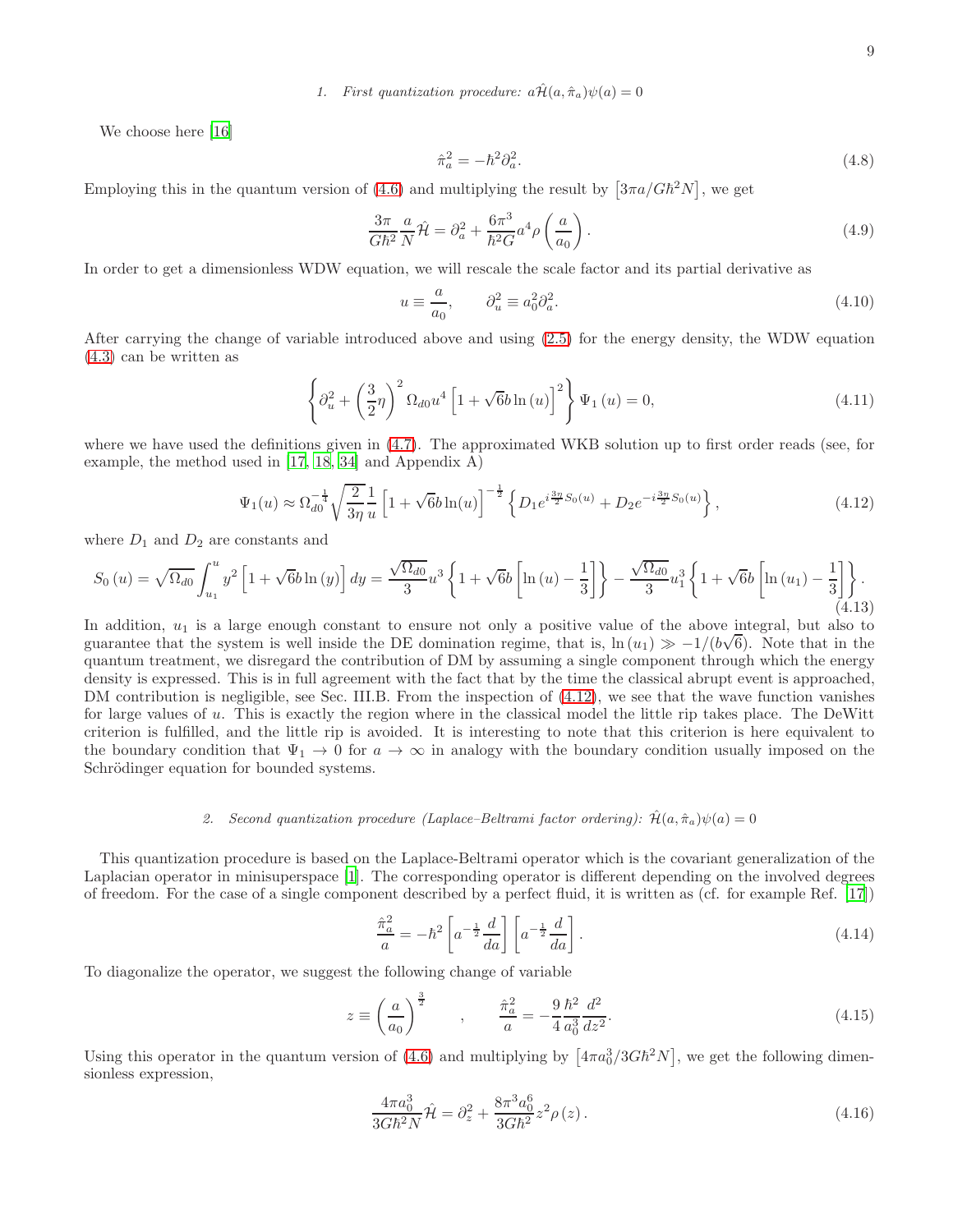Using  $(2.5)$  for the energy density, the fundamental WDW equation given in  $(4.3)$  reduces to

$$
\left\{\partial_z^2 + \eta^2 \Omega_{d0} z^2 \left[1 + \sqrt{\frac{8}{3}} b \ln(z)\right]^2\right\} \Psi_2(z) = 0, \tag{4.17}
$$

where the constants  $\eta$  and b are defined in [\(4.7\)](#page-7-3). The approximated WKB solution up to first order reads (see, for example, [\[17,](#page-15-10) [34\]](#page-16-7); for a summary, see also Appendix A)

$$
\Psi_2(a) \approx \Omega_{d0}^{-\frac{1}{4}} \sqrt{\frac{1}{\eta}} z^{-\frac{1}{2}} \left[ 1 + \sqrt{\frac{8}{3}} b \ln(z) \right]^{-\frac{1}{2}} \left\{ C_1 e^{i\eta Q_0(z)} + C_2 e^{-i\eta Q_0(z)} \right\},\tag{4.18}
$$

where  $C_1$  and  $C_2$  are constants and

$$
Q_0(z) = \sqrt{\Omega_{d0}} \int_{z_1}^z y \left[ 1 + \sqrt{\frac{8}{3}} b \ln(y) \right] dy = \frac{\sqrt{\Omega_{d0}}}{2} z^2 \left\{ 1 + \sqrt{\frac{8}{3}} b \left[ \ln(z) - \frac{1}{2} \right] \right\} - \frac{\sqrt{\Omega_{d0}}}{2} z_1^2 \left\{ 1 + \sqrt{\frac{8}{3}} b \left[ \ln(z_1) - \frac{1}{2} \right] \right\}.
$$
\n(4.19)

Like in the first quantization procedure, we assume that  $z_1$  is large enough to ensure a positive value of the above integral; in fact, it corresponds to the same scale factor  $u_1$  that we used in the previous quantization.

As can be seen, the wave function vanishes for large values of  $z$ , where the little rip takes place. Therefore, the DeWitt criterion is again fulfilled; this can be seen as an indication that our results do not depend on the chosen factor ordering.

Before concluding, we would like to highlight that both WKB solutions at first order can be related by

$$
\frac{|\Psi_1(u)|^2}{|\Psi_2(z)|^2} = \frac{du}{dz}, \quad \text{where} \quad z = u^{\frac{3}{2}}, \tag{4.20}
$$

where the equalities  $D_1 = C_1$  and  $D_2 = C_2$  have been assumed. At zero order, the two WKB solutions coincide as  $(3/2) S_0 (u) = Q_0 (z).$ 

# B. Wheeler-DeWitt equation with a phantom scalar field

For a system with a single (phantom) scalar field and a given potential, the quantum Hamiltonian is written as [\[1,](#page-15-0) [2,](#page-15-1) [16,](#page-15-9) [18,](#page-15-11) [28\]](#page-16-2)

$$
\hat{\mathcal{H}} = N a_0^{-3} e^{-3x} \left\{ \frac{\hbar^2}{4\pi^2} \left[ \frac{\kappa^2}{6} \partial_x^2 + \partial_\phi^2 \right] + 2\pi^2 a_0^6 e^{6x} V(\phi) \right\}.
$$
\n(4.21)

Close to the little rip we can approximate the potential as  $V(\phi) \simeq b_1 \phi^4$ . Since  $\hat{\mathcal{H}} \Psi(x, \phi) = 0$ , we have

<span id="page-9-1"></span>
$$
\left\{\frac{\hbar^2}{4\pi^2}\left[\frac{\kappa^2}{6}\partial_x^2 + \partial_\phi^2\right] + \sigma e^{6x}\phi^4\right\}\Psi(x,\phi) = 0,\tag{4.22}
$$

where we have gathered all parameters in a single one called  $\sigma$  which reads<sup>[2](#page-9-0)</sup>

$$
\sigma \equiv 2\pi^2 a_0^6 b_1 = \frac{27}{128} \pi^2 a_0^6 \kappa^2 H_0^2 \Omega_*.
$$
\n(4.23)

We next apply the following change of variables:

<span id="page-9-2"></span>
$$
\phi = r(z)\,\varphi, \quad x = z,\tag{4.24}
$$

where  $r = r(z)$  is a function that only depends on the new variable z. Consequently, we have

$$
\partial_{\phi}^{2} = r^{-2} \partial_{\varphi}^{2},
$$
\n
$$
\partial_{x}^{2} = \left(\frac{r'}{r}\right)^{2} \left[\varphi^{2} \partial_{\varphi}^{2} + \varphi \partial_{\varphi}\right] - 2\frac{r'}{r} \varphi \partial_{\varphi} \partial_{z} + \left[\left(\frac{r'}{r}\right)^{2} - \frac{r''}{r}\right] \varphi \partial_{\varphi} + \partial_{z}^{2},
$$
\n(4.25)

<span id="page-9-0"></span><sup>&</sup>lt;sup>2</sup> This Wheeler-DeWitt equation can be solved following the method introduced in Refs. [35-37] and, in particular, invoking the Symanzik scaling law. We briefly summarize this method in Appendix C. We thank the referee for pointing out this method to us.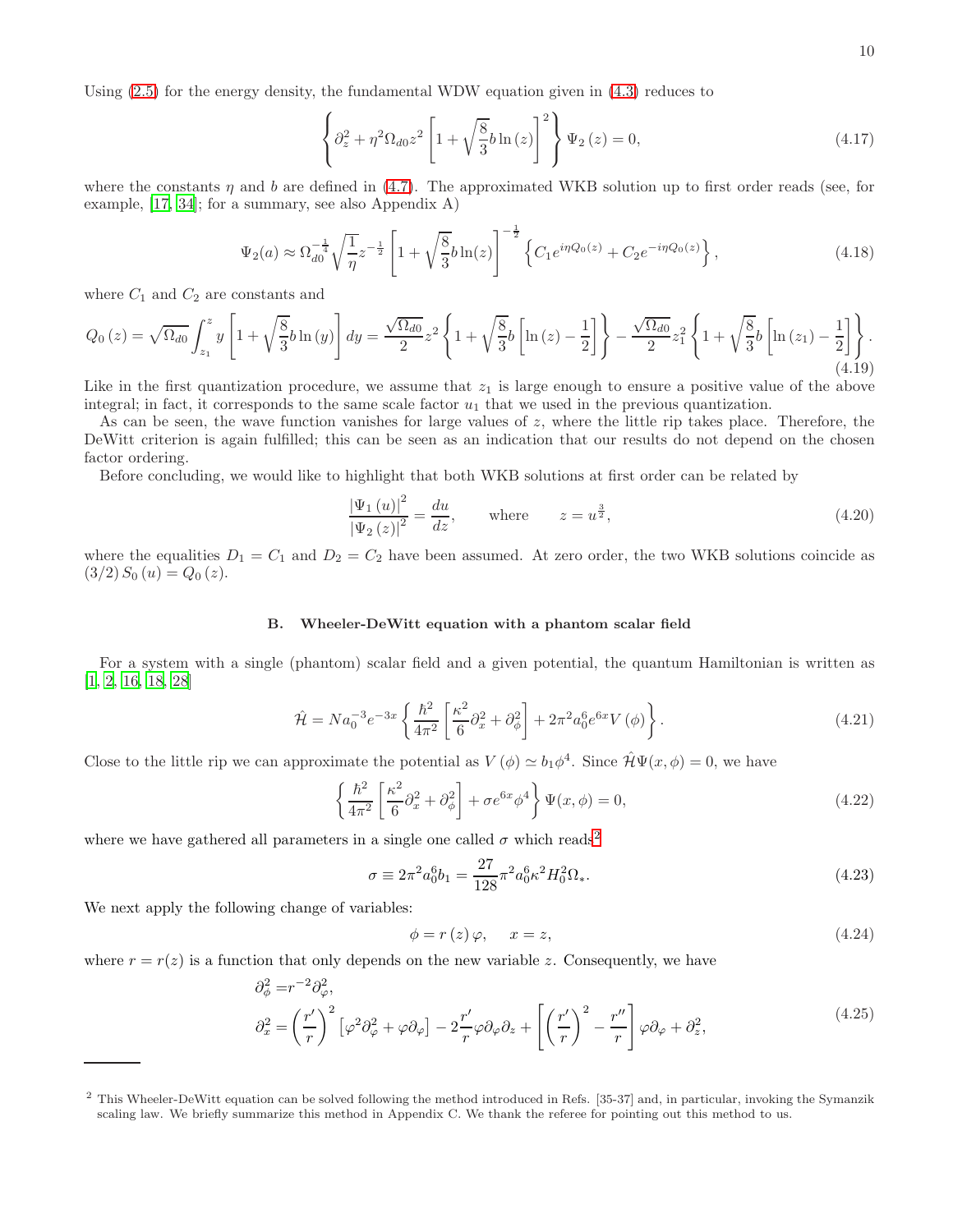$$
\left\{\frac{\hbar^2 \kappa^2}{24\pi^2} r^2 \left[ \left(\frac{r'}{r}\right)^2 \left[\varphi^2 \partial_{\varphi}^2 + \varphi \partial_{\varphi}\right] - 2\frac{r'}{r} \varphi \partial_{\varphi} \partial_z + \left[ \left(\frac{r'}{r}\right)^2 - \frac{r''}{r} \right] \varphi \partial_{\varphi} + \partial_z^2 \right] + \frac{\hbar^2}{4\pi^2} \partial_{\varphi}^2 + \sigma e^{6z} r^6 \varphi^4 \right\} \Psi(z, \varphi) = 0. \tag{4.26}
$$

Now, we choose  $r(z) = e^{-z}$  with the aim to leave the potential term with a single dependence on the variable  $\varphi$ .

<span id="page-10-0"></span>
$$
\left\{\frac{\hbar^2 \kappa^2}{24\pi^2} e^{-2z} \left[\varphi^2 \partial_\varphi^2 + \varphi \partial_\varphi + 2\varphi \partial_\varphi \partial_z + \partial_z^2\right] + \frac{\hbar^2}{4\pi^2} \partial_\varphi^2 + \sigma \varphi^4\right\} \Psi(z,\varphi) = 0.
$$
\n(4.27)

We next assume that in Eq.[\(4.27\)](#page-10-0) some terms can be neglected under the presumption

$$
\frac{\hbar^2 \kappa^2}{24\pi^2} e^{-2z} \left[ \varphi^2 \partial_\varphi^2 + \varphi \partial_\varphi + 2\varphi \partial_\varphi \partial_z \right] \Psi(z,\varphi) \ll \frac{\hbar^2 \kappa^2}{24\pi^2} e^{-2z} \partial_z^2 \Psi(z,\varphi) , \frac{\hbar^2}{4\pi^2} \partial_\varphi^2 \Psi(z,\varphi) , \sigma \varphi^4 \Psi(z,\varphi), \quad (4.28)
$$

for large values of z and  $\varphi$  which is the regime where we want to solve the partial differential equation [\(4.27\)](#page-10-0). This approximation must be justified after obtaining the solutions for  $\Psi(z, \varphi)$  (see appendix [B](#page-13-1) for details). As can be seen, after disregarding these elements in Eq.[\(4.27\)](#page-10-0) we have two terms whereby each of them depends on a single variable. Therefore, we can employ a separation ansatz, and the wave function can be written as a sum over products of two functions,

$$
\Psi(z,\varphi) = \sum_{k} U_k(\varphi) C_k(z) q_k, \qquad (4.29)
$$

where  $q_k$  denotes the amplitude for each solution and k is a constant related to the "energy" of the system which characterizes the states described through the functions  $C_k(z)$  and  $U_k(\varphi)$ . These functions, in turn, are the solutions of the following differential equations

$$
\left\{\frac{\hbar^2 \kappa^2}{24\pi^2} \partial_z^2 + ke^{2z}\right\} C_k(z) = 0,
$$
\n(4.30)

<span id="page-10-1"></span>
$$
\left\{\frac{\hbar^2}{4\pi^2}\partial_{\varphi}^2 + \sigma\varphi^4 - k\right\} U_k(\varphi) = 0.
$$
\n(4.31)

Equation [\(4.31\)](#page-10-1) corresponds to the inverted anharmonic oscillator in quantum mechanics; see, for example, [\[38\]](#page-16-8). For  $C_k(z)$ , we get exact solutions corresponding to Bessel functions with vanishing order:

• For  $k > 0$ 

$$
C_k(z) = C_{k1} J_0 \left[ \frac{2\pi}{\hbar \kappa} \sqrt{6k} \ e^z \right] + C_{k2} Y_0 \left[ \frac{2\pi}{\hbar \kappa} \sqrt{6k} \ e^z \right],\tag{4.32}
$$

• For  $k < 0$ 

$$
C_k(z) = \tilde{C}_{k1} I_0 \left[ \frac{2\pi}{\hbar \kappa} \sqrt{6|k|} \ e^z \right] + \tilde{C}_{k2} K_0 \left[ \frac{2\pi}{\hbar \kappa} \sqrt{6|k|} \ e^z \right],\tag{4.33}
$$

where  $C_{k1}$ ,  $C_{k2}$   $\tilde{C}_{k1}$  and  $\tilde{C}_{k2}$  are constants. Since the functions  $I_0(z)$  diverge for  $z \to \infty$  [\[39\]](#page-16-9), we choose  $\tilde{C}_{k1} = 0$  to ensure that the wave function vanishes close to the little rip. For large values of  $z$ , we then get

• For  $k > 0$ 

$$
C_k(z) \sim \left[\frac{\hbar^2 \kappa^2}{6\pi^4 k}\right]^{\frac{1}{4}} e^{-\frac{z}{2}} \left\{ C_{k1} \cos \left(\frac{2\pi}{\hbar \kappa} \sqrt{6|k|} \ e^z - \frac{\pi}{4}\right) + C_{k2} \sin \left(\frac{2\pi}{\hbar \kappa} \sqrt{6|k|} \ e^z - \frac{\pi}{4}\right) \right\},\tag{4.34}
$$

• For  $k < 0$ 

$$
C_k(z) \sim \tilde{C}_{k2} \left[ \frac{\hbar^2 \kappa^2}{96k} \right]^{\frac{1}{4}} e^{-\frac{z}{2}}.
$$
\n(4.35)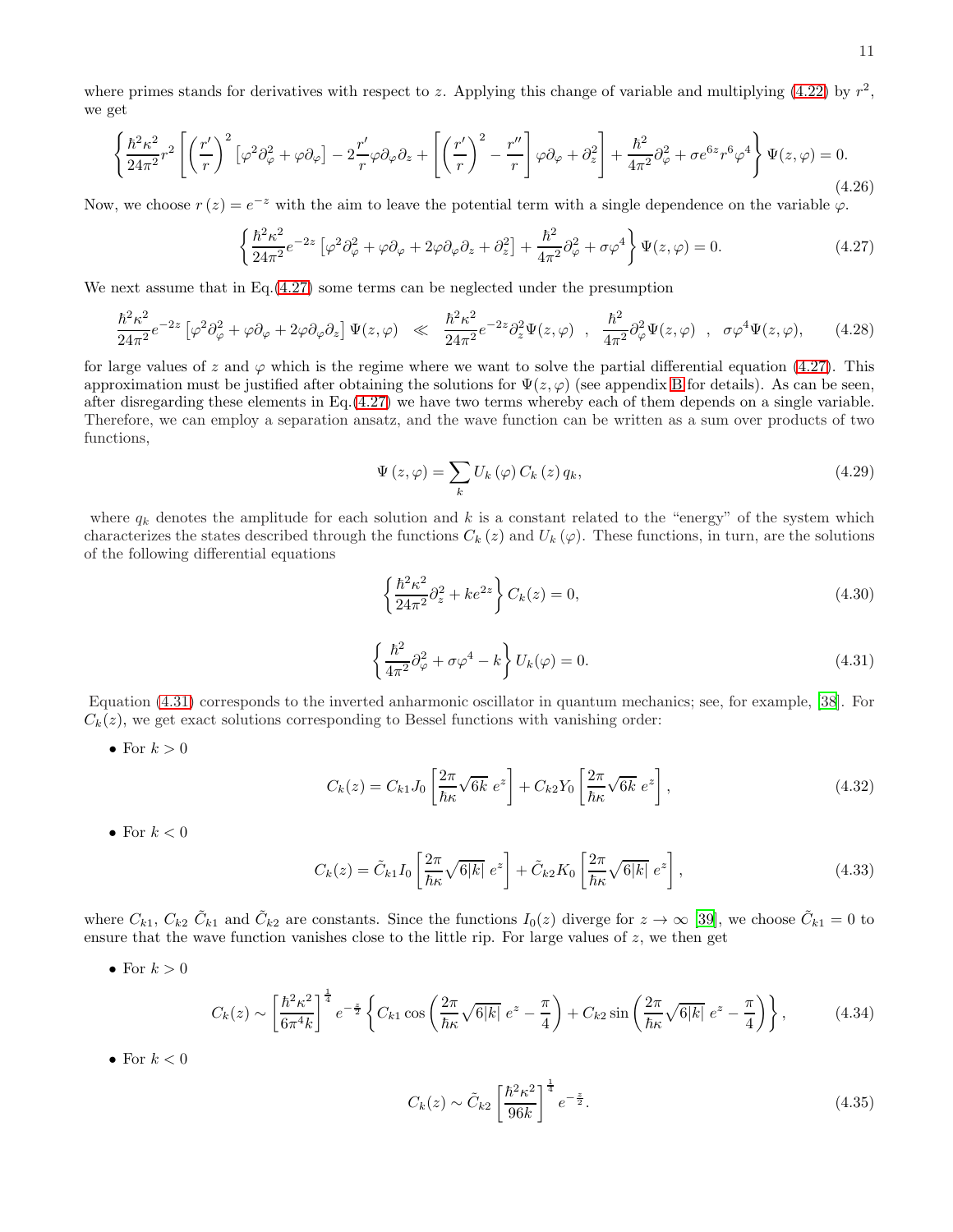The second order differential equation for  $U_k(\varphi)$  is more difficult to solve. Disregarding the constant term k in  $(4.31)$ , which is equivalent to finding the solution for  $k = 0$ , it can be written as (see the appendix A)<sup>[3](#page-11-0)</sup>

<span id="page-11-2"></span>
$$
U(\varphi) = \sqrt{\varphi} \left\{ U_1 J_{\frac{1}{6}} \left[ \frac{2\pi\sqrt{\sigma}}{3\hbar} \varphi^3 \right] + U_2 J_{-\frac{1}{6}} \left[ \frac{2\pi\sqrt{\sigma}}{3\hbar} \varphi^3 \right] \right\},
$$
\n(4.36)

where  $U_1$  and  $U_2$  are integration constants. For large values of  $\varphi$ , we have

<span id="page-11-1"></span>
$$
U(\varphi) \sim \sqrt{\frac{6\hbar}{2\pi^2 \sigma^{\frac{1}{2}}}} \frac{1}{\varphi} \left\{ U_1 \cos \left( \frac{2\pi \sqrt{\sigma}}{3\hbar} \varphi^3 - \frac{\pi}{3} \right) + U_2 \sin \left( \frac{2\pi \sqrt{\sigma}}{3\hbar} \varphi^3 - \frac{\pi}{3} \right) \right\},\tag{4.37}
$$

and the wave function vanishes asymptotically. It is worth notice that for small values of the argument  $(2\pi\sqrt{\sigma}/3\hbar)\varphi^3$ in Eq.[\(4.37\)](#page-11-1) we have

<span id="page-11-3"></span>
$$
U(\varphi) \sim U_1 \left(\frac{\pi\sqrt{\sigma}}{3\hbar}\right)^{\frac{1}{6}} \frac{\varphi}{\Gamma\left(\frac{7}{6}\right)} - U_2 \left(\frac{\pi\sqrt{\sigma}}{3\hbar}\right)^{-\frac{1}{6}} \frac{\Gamma\left(\frac{1}{6}\right)}{\pi} \tag{4.38}
$$

This limit seems to correspond to a regime where  $\sigma$  (which is proportional to the parameter  $\Omega_*$ , i.e. quadratic in  $A^2$ ) is small enough to ensure infinitesimal values of the argument in Eq.[\(4.36\)](#page-11-2) even for large values of  $\varphi$ . It turns out that the term proportional to  $U_2$  in Eq.[\(4.38\)](#page-11-3) is not well defined when  $\sigma$  or A vanishes. This might indicate that the wave function for the ΛCDM universe is not well defined. However, this is not the case because when  $\sigma$  or A approaches zero  $V(\phi)$  should be the one given in Eq.[\(3.17\)](#page-5-3) rather than we used and defined in Eq.[\(3.15\)](#page-5-1). In addition, the solution [\(4.38\)](#page-11-3) was obtained after disregarding the term k in Eq.[\(4.31\)](#page-10-1) which cannot be ignored in the case of small  $\sigma\varphi^4$ .

After performing the approximation  $(k \ll [4\pi^2\sigma/\hbar^2]\varphi^4)$  in [\(4.31\)](#page-10-1), we can find an exact solution, but in return, we lose the information of k in  $U_k(\varphi)$ . A simple way to obtain an approximated wave function keeping the contribution of  $k$  is via the WKB approximation, the expression for the approximated wave function up to first order is given by

$$
U(\varphi) \simeq \left[\frac{4\pi^2}{\hbar^2} \left(\sigma \varphi^4 - k\right)\right]^{-\frac{1}{4}} \left\{ U_{k1} e^{iS_0(\varphi)} + U_{k2} e^{-iS_0(\varphi)} \right\},\tag{4.39}
$$

where  $U_{k1}$  and  $U_{k2}$  are constants and

$$
S_0(\varphi) = \frac{2\pi}{\hbar} \int_{\varphi_1}^{\varphi} \sqrt{\sigma y^4 - k} \, dy \,, \tag{4.40}
$$

where  $\varphi_1$  is large enough to ensure a purely real solution even for positive values of  $k$   $(0 < \sigma \varphi_1^4 - k)$ . The latter integral can be expressed as follows (see pages 128 and 129 of [\[40\]](#page-16-10))

• for  $0 < k$ 

$$
\int_{\varphi_1}^{\varphi} \sqrt{\sigma y^4 - k} \, dy = \frac{2\pi}{3\hbar} \left\{ y \left( \sigma y^4 - k \right)^{\frac{1}{2}} - \sqrt{2} \frac{k^{\frac{3}{2}}}{\sigma^{\frac{1}{4}}} F \left[ \arccos \left( \frac{k^{\frac{1}{4}}}{\sigma^{\frac{1}{4}} y} \right), \frac{1}{\sqrt{2}} \right] \right\} \Big|_{\varphi_1}^{\varphi}, \tag{4.41}
$$

• for 
$$
k < 0
$$

$$
\int_{\varphi_1}^{\varphi} \sqrt{\sigma y^4 - k} \, dy = \frac{2\pi}{3\hbar} \left\{ y \left( \sigma y^4 + |k| \right)^{\frac{1}{2}} + \frac{|k|^{\frac{3}{2}}}{\sigma^{\frac{1}{4}}} F \left[ \arccos \left( \frac{\sqrt{|k|} - \sqrt{\sigma} y^2}{\sqrt{|k|} + \sqrt{\sigma} y^2} \right), \frac{1}{\sqrt{2}} \right] \right\} \Big|_{\varphi_1}^{\varphi},\tag{4.42}
$$

where the function  $F[h(y), d]$  is an elliptic integral of the first kind with argument  $h(y)$  and elliptic modulus d. Note that for  $k = 0$  we recover the asymptotic solution given by the Bessel functions [\(4.36\)](#page-11-2). For large values of  $\varphi$  the performed WKB approximation and the found Bessel functions has the same asymptotic behavior, in this limit, no matter what is the value of k. Therefore, for very large values of  $\varphi$  we can write

$$
\Psi(z,\varphi) \simeq U(\varphi) \sum_{k} C_{k}(z) q_{k}, \qquad (4.43)
$$

<span id="page-11-0"></span><sup>&</sup>lt;sup>3</sup> Naively, we expect k to be irrelevant close to the little rip where  $\varphi$  gets very large values; see below for a rigorous justification of this observation.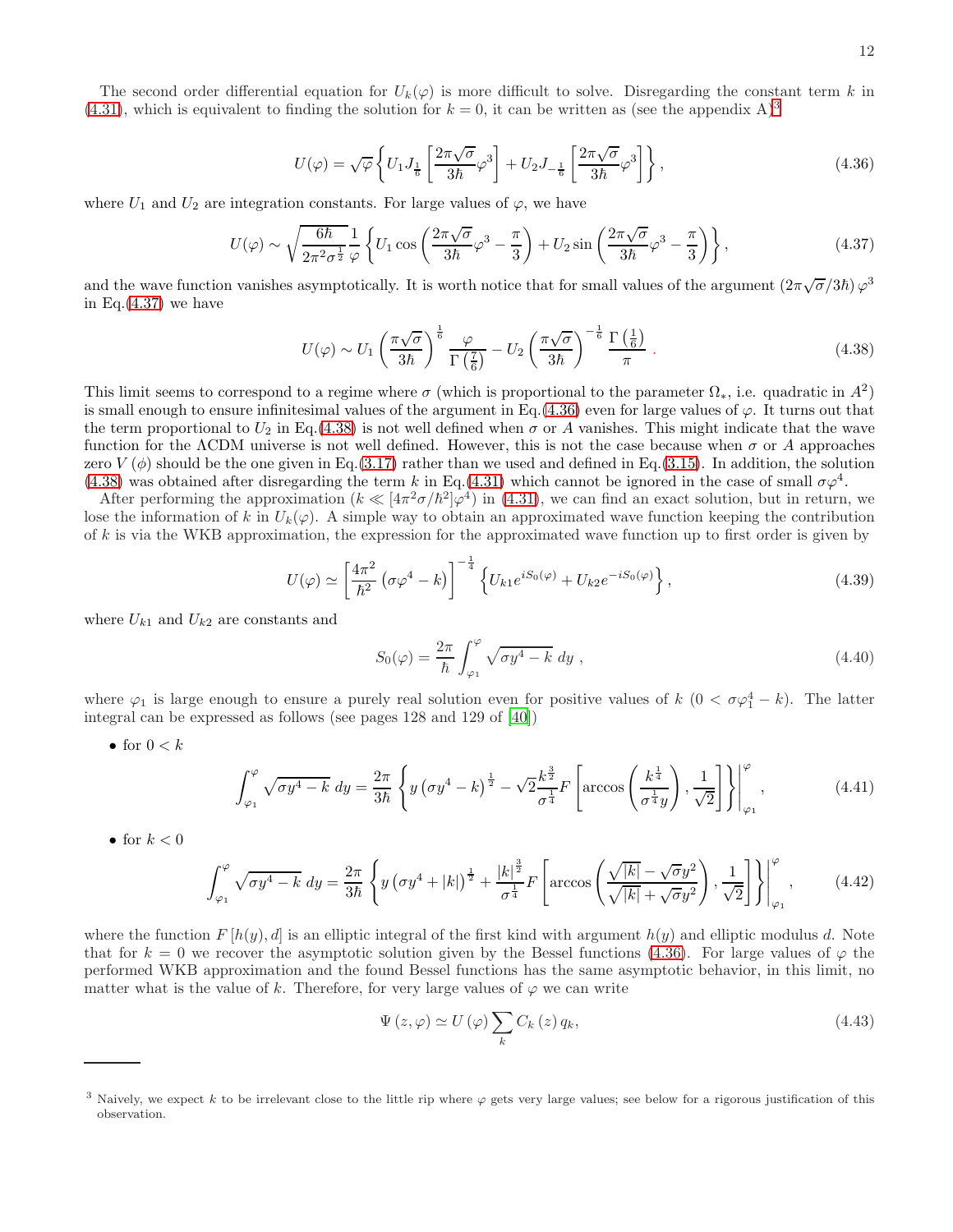In any case, the resulting wave function has two oscillatory terms modulated by a function which goes to zero for large values. Returning to the initial variables, for  $z \to \infty$  and  $\varphi \to \infty$  limits the wave function decrease as

$$
\Psi(x,\phi) \sim \left[\phi e^{\frac{3}{2}x}\right]^{-1}.\tag{4.44}
$$

Therefore, the wave function vanishes close to the little rip, fulfilling the DeWitt boundary condition.

# <span id="page-12-0"></span>V. CONCLUSIONS

A central issue in any theory of quantum gravity is the avoidance of classical singularities. At the present state of the field, this cannot be done in any sense close to the rigour of the classical singularity theorems. The hope is thus to get some insight from suitable models for which concrete results can be obtained. As a heuristic sufficient (though not necessary) criterion of singularity avoidance, one can employ the DeWitt criterion of vanishing wave function. The applicability of this criterion has already been studied for a wide class of classical singularities. In the present paper, we have completed the discussion by studying the situation of the little rip, which is strictly speaking not a singularity, like it is the case of a big rip, but an abrupt event, though it shares some features with it. We have studied the two situations of a perfect fluid and of a phantom scalar field, the first being a phenomenological, the second a more fundamental dynamical model. A phantom field (field with negative kinetic energy) is needed in order to implement the equation of state leading to a little rip. We have found that the DeWitt criterion can indeed be applied in both cases and that the little rip can thus be avoided. We should emphasize that models such as these, although looking purely academic at first glance, are supported by data [\[13\]](#page-15-6). If indeed true, the future of the Universe would end in a full quantum era (without classical observers), in full analogy to its quantum beginning.

Some words about the applicability of the DeWitt criterion([\[29](#page-16-3)], Eq. (6.31)) are in order. It is based on the heuristic extrapolation of the quantum mechanical probability interpretation (based on the Schrödinger inner product) to quantum cosmology. But since the Wheeler-DeWitt equation is of hyperbolic nature (with and without matter), and thus resembles a Klein-Gordon equation, one might think that a Klein-Gordon inner product would be more appropriate. This is, however, not the case, because it was proven that one cannot separate positive and negative frequencies in the Wheeler-DeWitt equation, and thus one is faced with the problem of negative probabilites; see, for example, [\[1](#page-15-0)], Sec. 5.2.2 for a discussion and references. This problem can perhaps be avoided by going to "third quantization", but this is a framework different from the present one. Our point of view here is that an inner product of the Schrödinger type can be used in quantum cosmology, even if the situation in the full theory is unclear<sup>[4](#page-12-1)</sup> and even if this poses the danger of not allowing normalizable solutions. At least in the models hitherto considered, this inner product can be implemented and the DeWitt criterion can be applied.

In our paper, we have restricted ourselves to the minisuperspace approximation. The real Universe is, however, not homogeneous, so one possible extension of our work is the inclusion of (scalar and tensor) perturbations and solving the WDW equation near and at the region of the little rip. The full quantum state then describes an entanglement between the minisuperspace part and the perturbations. Tracing out the perturbation part from the full state leads to a density matrix  $\rho$  for the minisuperspace part. If the interaction with the perturbations leads to a suppression of the off-diagonal elements in  $\rho$ , one can interpret this as an effective quantum-to-classical transition or decoherence for the background. Decoherence in quantum cosmology was discussed in detail for many situations; see, for example, [\[41\]](#page-16-11) and the references therein. One might expect that close to the little rip region, decoherence stops and quantum interferences become important, enabling the DeWitt criterion to be fulfilled there, as discussed in our paper. Genuine quantum effects have also shown to be important near the turning point of a classically recollapsing universe [\[15\]](#page-15-8). We hope to address these and other issues in future publications.

## VI. ACKNOWLEDGMENTS

The work of IA is supported by a Santander-Totta fellowship "Bolsas de Investigação Faculdade de Ciências (UBI)-Santander Totta". The work of MBL is supported by the Portuguese Agency Fundação para a Ciência e Tecnologia through an Investigador FCT Research contract, with reference IF/01442/2013/ CP1196/CT0001. She also wishes to acknowledge the partial support from the Basque government Grant No. IT592-13 (Spain) and FONDOS FEDER under grant FIS2014-57956-P (Spanish government). This research work is supported by the Portuguese grant UID/MAT/00212/2013.

<span id="page-12-1"></span> $4$  The formalism of full loop quantum gravity, for example, employs a Schrödinger inner product.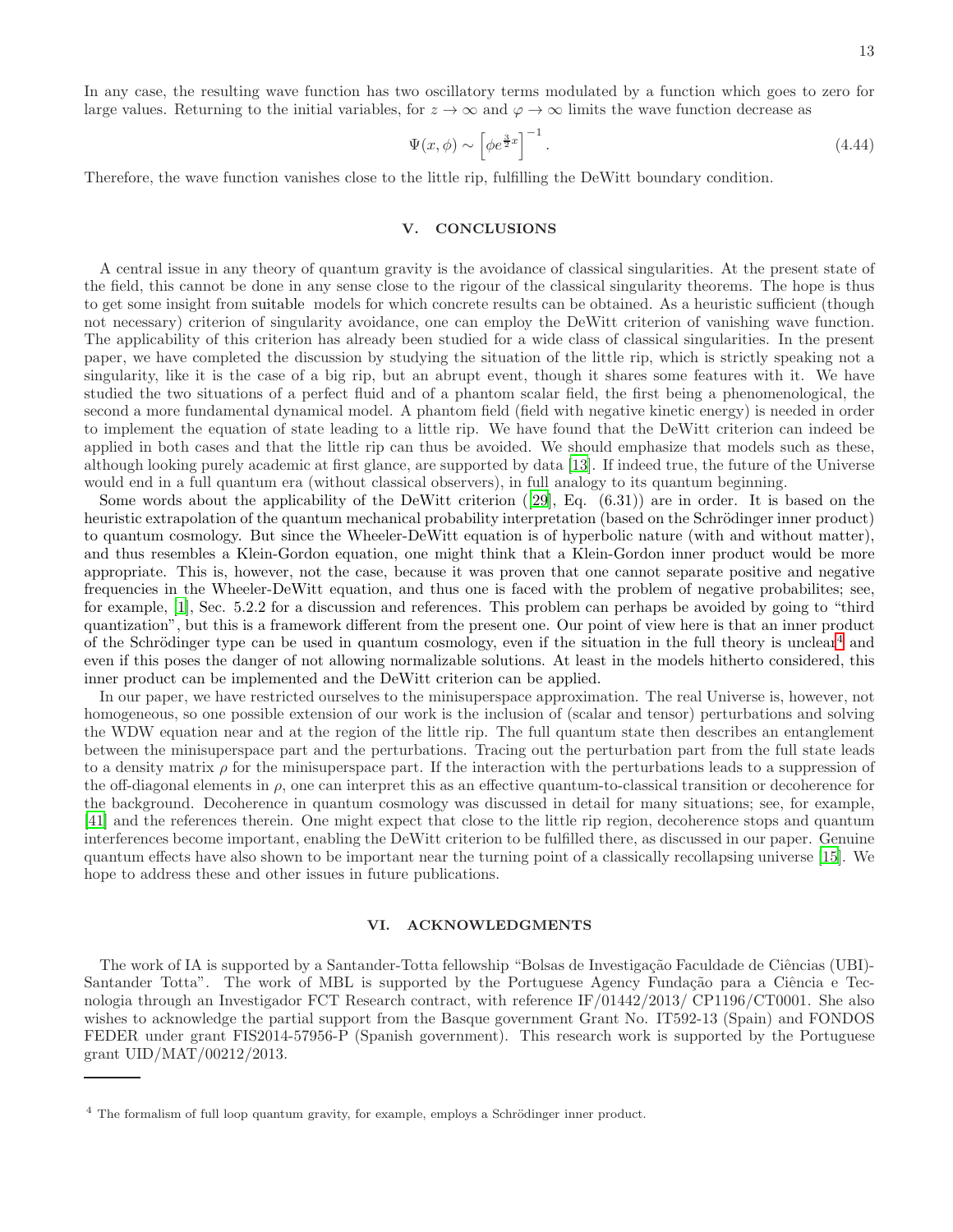# <span id="page-13-0"></span>Appendix A: WKB approximation

We next review briefly the WKB method for second order differential equation

$$
\left[\frac{d^2}{dy^2} + V_{\text{eff}}(y)\right]\psi(y) = 0 , \qquad (A1)
$$

where  $y$  is defined such that it is a dimensionless degree of freedom and where the effective potential can be written as

$$
V_{\text{eff}}(y) = \tilde{\eta}^2 g(y) \tag{A2}
$$

Moreover,  $\tilde{\eta}$  is a dimensionless parameter related with the constants of the system. The general expression for the WKB approximated solution (up to first order) reads [\[34\]](#page-16-7)

<span id="page-13-2"></span>
$$
\psi(y) \approx \left[ -\tilde{\eta}^2 g\left(y\right) \right]^{-\frac{1}{4}} \left[ B_1 e^{iS_0(y)} + B_2 e^{-iS_0(y)} \right],\tag{A3}
$$

where  $B_1$  and  $B_2$  are constants and

$$
S_0(y) = \tilde{\eta} \int_{y_1}^{y} \sqrt{g(y)} dy.
$$
 (A4)

The solution [\(A3\)](#page-13-2) is valid as long as the inequality

<span id="page-13-3"></span>
$$
\frac{1}{\tilde{\eta}^2} \left| \frac{5\dot{g}^2(y) - 4\ddot{g}(y)g(y)}{16g^3(y)} \right| \ll 1,
$$
\n(A5)

is fulfilled. When the left hand side of Eq. [\(A5\)](#page-13-3) goes to zero we can be sure that the behavior of the exact solution in this regime matches almost perfectly with the WKB approximation. The approximations used in section [IV](#page-5-0) for the first and the second quantization procedure, corresponds to an effective potential whose general shape reads

$$
V_{\text{eff}}\left(y\right) \equiv \tilde{\eta} y^{n} \left[1 + \gamma \ln\left(y\right)\right],\tag{A6}
$$

where for each quantization procedure we have that:

• First quantization procedure:

$$
\tilde{\eta} = \frac{2}{3}\sqrt{\Omega_{d0}}\eta \qquad , \qquad n = 2 \qquad , \qquad \gamma = \sqrt{6}b. \tag{A7}
$$

• Second quantization procedure:

$$
\tilde{\eta} = \sqrt{\Omega_{d0}}\eta \qquad , \qquad n = 1 \qquad , \qquad \gamma = \sqrt{\frac{8}{3}}b. \tag{A8}
$$

The necessary condition for the approximation to be valid reads

$$
\frac{1}{\tilde{\eta}^2} \left| \frac{1}{16y^{n+2} \left[1 + \gamma \ln(y)\right]^2} \left\{ n^2 \left(9 - 4n\right) + \frac{4\gamma n \left(1 - 6n - 2\gamma\right)}{\left[1 + \gamma \ln(y)\right]} + \frac{\gamma^2 \left(36 - 32n - 16\gamma\right)}{\left[1 + \gamma \ln(y)\right]^2} \right\} \right| \ll 1. \tag{A9}
$$

For both of the cases mentioned above, the little rip occurs for large values of the variable  $y$ , where the latter expression goes to zero when  $y \to \infty$ ; i.e. the WKB approximated solution is valid.

## <span id="page-13-1"></span>Appendix B: Justification for the approximation done in Eq. [\(4.27\)](#page-10-0)

The approximation done for the differential equation [\(4.27\)](#page-10-0) consists into disregarding the first three terms after the change of variable realized in [\(4.24\)](#page-9-2). Once these terms are neglected, the resulting differential equation is separable and the approximation is valid if

$$
\frac{\hbar^2 \kappa^2}{24\pi^2} e^{-2z} \left[ \varphi^2 \partial_{\varphi}^2 + \varphi \partial_{\varphi} + 2\varphi \partial_{\varphi} \partial_z \right] C(z) U(\varphi) \ll \frac{\hbar^2 \kappa^2}{24\pi^2} e^{-2z} \partial_z^2 C(z) U(\varphi), \frac{\hbar^2}{4\pi^2} \partial_{\varphi}^2 C(z) U(\varphi), \sigma \varphi^4 C(z) U(\varphi). \tag{B1}
$$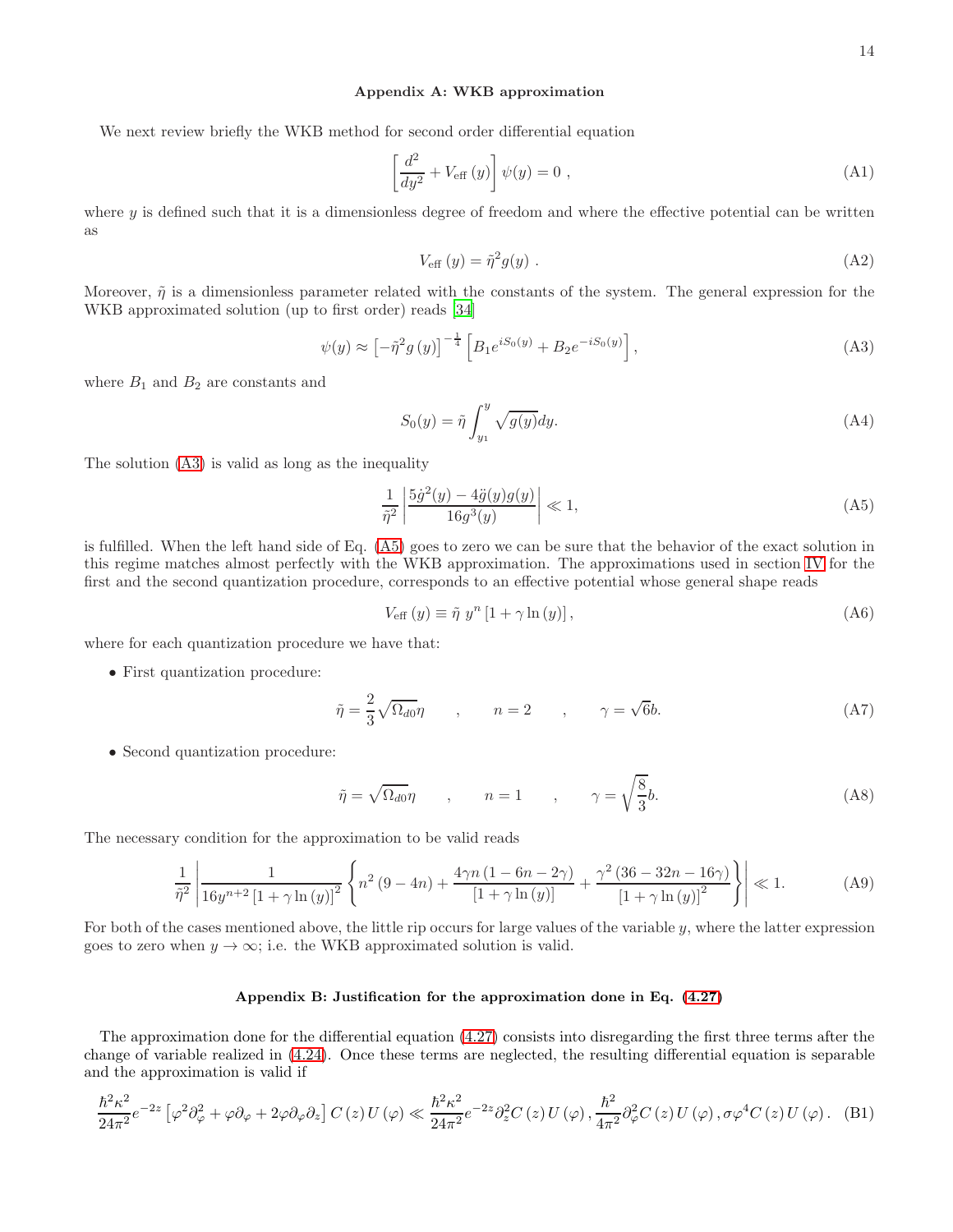As a result of the realized approximation, the last two terms in the rhs of the above inequality have the same order of magnitude for large values of z and  $\varphi$  or  $\phi$  and x (See Eq.[\(B2\)](#page-14-1)). In fact, the dominant terms that we keep reads

<span id="page-14-1"></span>
$$
\frac{\hbar^{2}}{4\pi^{2}}\partial_{\varphi}^{2}C\left(z\right)U\left(\varphi\right),\sigma\varphi^{4}C\left(z\right)U\left(\varphi\right)\sim\frac{\hbar}{2\pi}\left(\frac{\kappa^{2}}{6k}\right)^{\frac{1}{4}}\sigma^{\frac{3}{4}}\varphi^{3}e^{-\frac{1}{2}z}=\frac{\hbar}{2\pi}\left(\frac{\kappa^{2}}{6k}\right)^{\frac{1}{4}}\sigma^{\frac{3}{4}}\phi^{3}e^{\frac{5}{2}x},
$$
\n
$$
\frac{\hbar^{2}\kappa^{2}}{24\pi^{2}}e^{-2z}\partial_{z}^{2}C\left(z\right)U\left(\varphi\right)\sim\frac{\hbar}{2\pi}\left(\frac{\kappa^{2}k^{3}}{6}\right)^{\frac{1}{4}}\sigma^{-\frac{1}{4}}\varphi^{-1}e^{-\frac{1}{2}z}=\frac{\hbar}{2\pi}\left(\frac{\kappa^{2}k^{3}}{6}\right)^{\frac{1}{4}}\sigma^{-\frac{1}{4}}\phi^{-1}e^{-\frac{3}{2}x},
$$
\n(B2)

while the neglected terms evolve asymptotically as

$$
\frac{\hbar^2 \kappa^2}{24\pi^2} e^{-2z} \varphi^2 \partial_{\varphi}^2 C(z) U(\varphi) \sim \frac{\hbar}{12\pi} \left(\frac{\kappa^{10}}{6k}\right)^{\frac{1}{4}} \sigma^{\frac{3}{4}} \varphi^5 e^{-\frac{5}{2}z} = \frac{\hbar}{12\pi} \left(\frac{\kappa^{10}}{6k}\right)^{\frac{1}{4}} \sigma^{\frac{3}{4}} \phi^5 e^{\frac{5}{2}x},
$$
\n
$$
\frac{\hbar^2 \kappa^2}{24\pi^2} e^{-2z} \varphi \partial_{\varphi} C(z) U(\varphi) \sim \frac{\hbar^2}{24\pi^2} \left(\frac{\kappa^{10}}{6k}\right)^{\frac{1}{4}} \sigma^{\frac{1}{4}} \varphi^2 e^{-\frac{5}{2}z} = \frac{\hbar^2}{24\pi^2} \left(\frac{\kappa^{10}}{6k}\right)^{\frac{1}{4}} \sigma^{\frac{1}{4}} \phi^2 e^{-\frac{1}{2}x},
$$
\n(B3)\n
$$
\frac{\hbar^2 \kappa^2}{12\pi^2} e^{-2z} \varphi \partial_{\varphi} \partial_z C(z) U(\varphi) \sim \frac{\hbar}{6\pi} \left(\frac{3\kappa^6 k}{8}\right)^{\frac{1}{4}} \sigma^{\frac{1}{4}} \varphi^2 e^{-\frac{3}{2}z} = \frac{\hbar}{6\pi} \left(\frac{3\kappa^6 k}{8}\right)^{\frac{1}{4}} \sigma^{\frac{1}{4}} \phi^2 e^{\frac{1}{2}x}.
$$

Therefore, in order to obtain the compliance region of the realized approximation we compare the smallest of the saved terms with the largest between the neglected ones, that is

$$
\frac{\hbar}{12\pi} \left(\frac{\kappa^{10}}{6k}\right)^{\frac{1}{4}} \sigma^{\frac{3}{4}} \phi^5 e^{\frac{5}{2}x} \ll \frac{\hbar}{2\pi} \left(\frac{\kappa^2 k^3}{6}\right)^{\frac{1}{4}} \sigma^{-\frac{1}{4}} \phi^{-1} e^{-\frac{3}{2}x},
$$
\n
$$
\implies \frac{\kappa^2 \sigma}{6k} \phi^6 e^{4x} \ll 1.
$$
\n(B4)

Finally, the realized approximation is valid as long as  $(\kappa^2 \sigma/6k) \phi^6 e^{4x} \ll 1$ . This means that for sufficiently small values of  $\sigma$ ; i.e. for small values of<sup>[5](#page-14-2)</sup> A, which is indeed the observationally preferred situation, and large values of x; i.e.  $x \gg 1$  (but finite), the approximation we have used is valid.

# <span id="page-14-0"></span>Appendix C: Scalar field eigenstates and Symanzik scaling behavior

In this Appendix we analyze Eq. [\(4.22\)](#page-9-1) in the context of the Symanzik scaling law, following the results found in [\[35](#page-16-12)[–37\]](#page-16-13). We start by performing, in the aforementioned equation, the following change of variables,

$$
x = c_1 \bar{x} , \quad \phi = c_2 \bar{\phi} , \tag{C1}
$$

where  $c_1$  and  $c_2$  are constants. We obtain

$$
\left\{ \frac{\hbar^2}{4\pi^2} \left[ \frac{\kappa^2}{6c_1^2} \partial_{\bar{x}}^2 + \frac{1}{c_2^2} \partial_{\bar{\phi}}^2 \right] + \sigma e^{6c_1 \bar{x}} c_2^4 \bar{\phi}^4 \right\} \Psi(\bar{x}, \bar{\phi}) = 0 ,
$$
 (C2)

where by imposing

$$
c_1 = \frac{\hbar}{2\sqrt{6}\pi}\kappa \,, \quad c_2 = i\frac{\hbar}{2\pi} \,, \tag{C3}
$$

we get

<span id="page-14-3"></span>
$$
\left[\partial_{\bar{x}}^2 - \partial_{\bar{\phi}}^2 + \frac{\hbar^4}{16\pi^4} \sigma e^{\frac{\sqrt{6}}{2\pi} \hbar \kappa \bar{x}} \bar{\phi}^4\right] \Psi(\bar{x}, \bar{\phi}) = 0 ,
$$
 (C4)

which is precisely given by Eq.  $(1)$  of Ref. [\[35](#page-16-12)]. As done in [\[35\]](#page-16-12), we conclude that the general solutions of  $(C4)$  can be expressed as

$$
\Psi(\bar{x}, \bar{\phi}) = \sum_{n=0}^{+\infty} A_n(\bar{x}) \Phi_n(\bar{x}, \bar{\phi}), \qquad (C5)
$$

<span id="page-14-2"></span><sup>5</sup> Small values of A implies small deviations of our model from the ΛCDM scenario.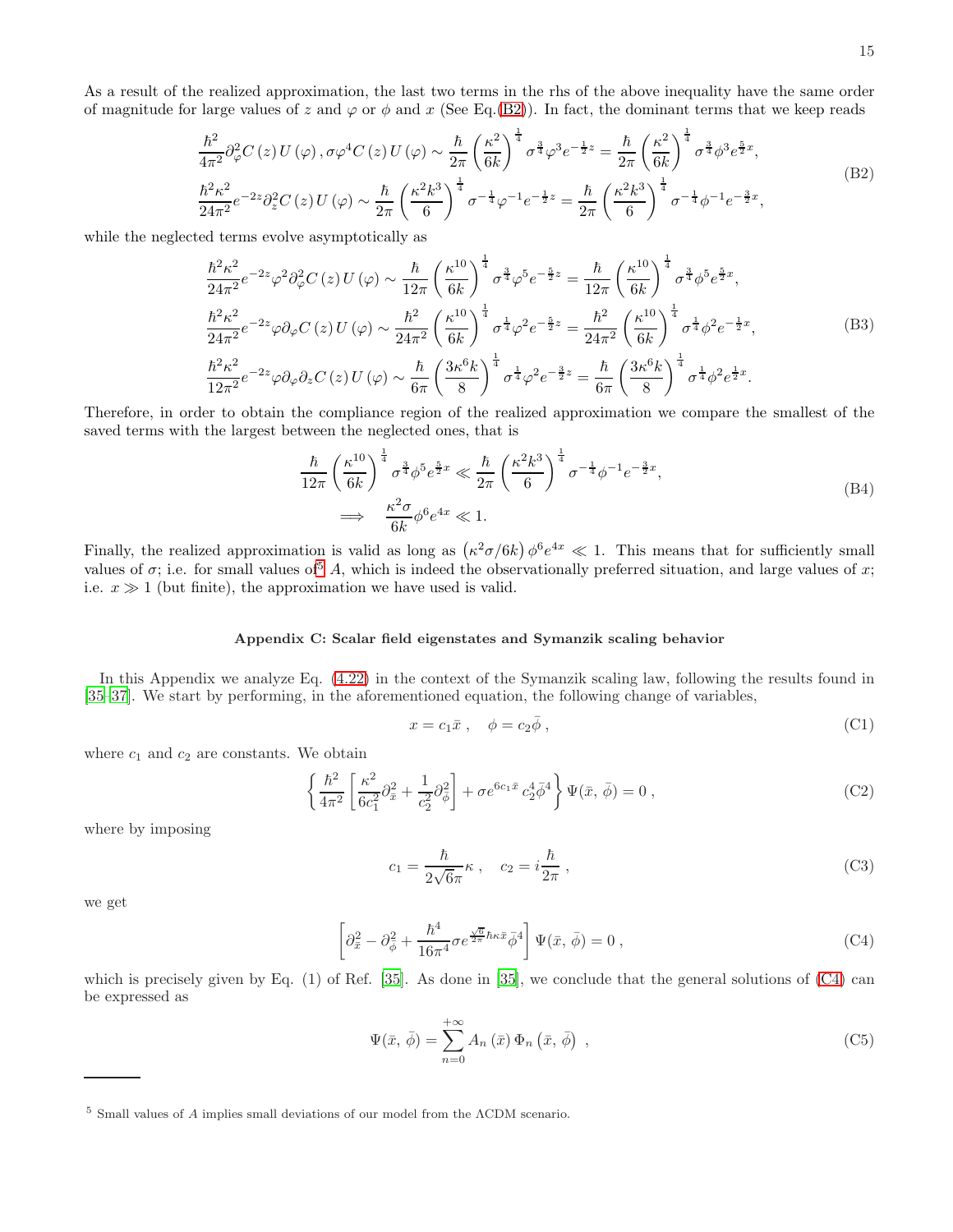which can be rewritten in a vectorial notation as

$$
\Psi(\bar{x}, \bar{\phi}) = \mathbf{\Phi}^T \left( \bar{x}, \bar{\phi} \right) \cdot \mathbf{A} \left( \bar{x} \right) , \tag{C6}
$$

where the scalar part wave functions satisfy

$$
\left[\partial_{\bar{\phi}}^2 + E_n(\bar{x}) - \frac{\hbar^4}{16\pi^4} \sigma e^{\frac{\sqrt{6}}{2\pi} \hbar \kappa \bar{x}} \bar{\phi}^4\right] \Phi_n(\bar{x}, \bar{\phi}) = 0.
$$
 (C7)

Notice that the scalar part solutions depend on the scale factor. Using the Symanzik scaling law [\[35](#page-16-12)[–37\]](#page-16-13), we have that

$$
\Phi_n(\bar{x}, \bar{\phi}) = \left[ \frac{\hbar^4}{16\pi^4} \sigma e^{\frac{\sqrt{6}}{2\pi} \hbar \kappa \bar{x}} \right]^{\frac{1}{12}} f_n(\bar{\chi}),
$$
\n
$$
E_n(\bar{x}) = \left[ \frac{\hbar^4}{16\pi^4} \sigma e^{\frac{\sqrt{6}}{2\pi} \hbar \kappa \bar{x}} \right]^{\frac{1}{3}} \varepsilon_n,
$$
\n(C8)

where

$$
\bar{\chi} = \left[\frac{\hbar^4}{16\pi^4} \sigma e^{\frac{\sqrt{6}}{2\pi} \hbar \kappa \bar{x}}\right]^{\frac{1}{12}} \bar{\phi} . \tag{C9}
$$

Furthermore, the vectorial scalar field wave equation can be used to define a coupling matrix  $\Omega$  as [\[35](#page-16-12)[–37\]](#page-16-13)

$$
\frac{\partial \Phi}{\partial \bar{x}} = \Omega \Phi \left( \bar{x}, \bar{\phi} \right). \tag{C10}
$$

Given that  $\{\Phi_n\}$  are an orthonormal basis, we can conclude that

$$
\Omega_{mn} = \frac{\varepsilon_m - \varepsilon_n}{4} \int d\bar{\chi} \, \bar{\chi}^2 f_m(\bar{\chi}) f_n(\bar{\chi}) . \tag{C11}
$$

- <span id="page-15-0"></span>[1] C. Kiefer, *Quantum Gravity*. Third edition (Oxford University Press, Oxford, 2012).
- <span id="page-15-1"></span>[2] P. Moniz, *Quantum Cosmology - The Supersymmetric Perspective - Vol.1: Fundamentals*. Lect. Notes Phys. 803 (Springer, Berlin Heidelberg 2010).
- <span id="page-15-2"></span>[3] C. Kiefer, Gen. Rel. Grav. 41, 877 (2009) [\[arXiv:0812.0295](http://arxiv.org/abs/0812.0295) [gr-qc]].
- <span id="page-15-3"></span>[4] L. Amendola and S. Tsujikawa, *Dark Energy: Theory and Observations*. First edition (Cambridge University Press, Cambridge, 2010).
- <span id="page-15-4"></span>[5] T. Ruzmaikina and A. A. Ruzmaikin, Sov. Phys. JETP 30 (1970) 372.
- <span id="page-15-16"></span>[6] S. 'i. Nojiri, S. D. Odintsov, and S. Tsujikawa, Phys. Rev. D 71, 063004 (2005) [\[hep-th/0501025\]](http://arxiv.org/abs/hep-th/0501025).
- <span id="page-15-17"></span>[7] S. 'i. Nojiri and S. D. Odintsov, Phys. Rev. D 72, 023003 (2005) [\[hep-th/0505215\]](http://arxiv.org/abs/hep-th/0505215).
- <span id="page-15-15"></span>[8] H. Stefančić, Phys. Rev. D **71**, 084024 (2005) [\[astro-ph/0411630\]](http://arxiv.org/abs/astro-ph/0411630).
- <span id="page-15-14"></span>[9] M. Bouhmadi-López, Nucl. Phys. B **797**, 78 (2008) [\[astro-ph/0512124\]](http://arxiv.org/abs/astro-ph/0512124).
- <span id="page-15-13"></span>[10] P. H. Frampton, K. J. Ludwick, and R. J. Scherrer, Phys. Rev. D 84, 063003 (2011) [\[arXiv:1106.4996](http://arxiv.org/abs/1106.4996) [astro-ph.CO]].
- [11] I. Brevik, E. Elizalde, S. 'i. Nojiri, and S. D. Odintsov, Phys. Rev. D 84, 103508 (2011) [\[arXiv:1107.4642](http://arxiv.org/abs/1107.4642) [hep-th]].
- <span id="page-15-5"></span>[12] M. Bouhmadi-López, P. Chen, and Y. W. Liu, Eur. Phys. J. C  $73$ , 2546 (2013) [\[arXiv:1302.6249](http://arxiv.org/abs/1302.6249) [gr-qc]].
- <span id="page-15-6"></span>[13] J. B. Jiménez, R. Lazkoz, D. Sáez-Gomez, and V. Salzano, [arXiv:1602.06211](http://arxiv.org/abs/1602.06211) [gr-qc].
- <span id="page-15-7"></span>[14] C. Kiefer, J. Phys.: Conference Series **222**, 012049 (2010).
- <span id="page-15-8"></span>[15] C. Kiefer and H. D. Zeh, Phys. Rev. D **51**, 4145 (1995).
- <span id="page-15-9"></span>[16] M. P. Dąbrowski, C. Kiefer, and B. Sandhöfer, Phys. Rev. D 74, 044022 (2006) [\[hep-th/0605229\]](http://arxiv.org/abs/hep-th/0605229).
- <span id="page-15-10"></span>[17] I. Albarran and M. Bouhmadi-López, J. Cosm. Astropart. Phys. 8 (2015) 051. [\[arXiv:1505.01353](http://arxiv.org/abs/1505.01353) [gr-qc]].
- <span id="page-15-11"></span>[18] I. Albarran, M. Bouhmadi-López, F. Cabral, and P. Martín-Moruno, J. Cosm. Astropart. Phys. 11 (2015) 044. [\[arXiv:1509.07398](http://arxiv.org/abs/1509.07398) [gr-qc]].
- <span id="page-15-12"></span>[19] A. A. Starobinsky, Grav. Cosmol. 6, 157 (2000).
- [20] R. R. Caldwell, Phys. Lett. B **545**, 23 (2002).
- [21] R. R. Caldwell, M. Kamionkowski, and N. N. Weinberg, Phys. Rev. Lett. 91, 071301 (2003).
- [22] S. M. Carroll, M. Hoffman, and M. Trodden, Phys. Rev. D 68, 023509 (2003).
- [23] L. P. Chimento and R. Lazkoz, Phys. Rev. Lett. 91, 211301 (2003).